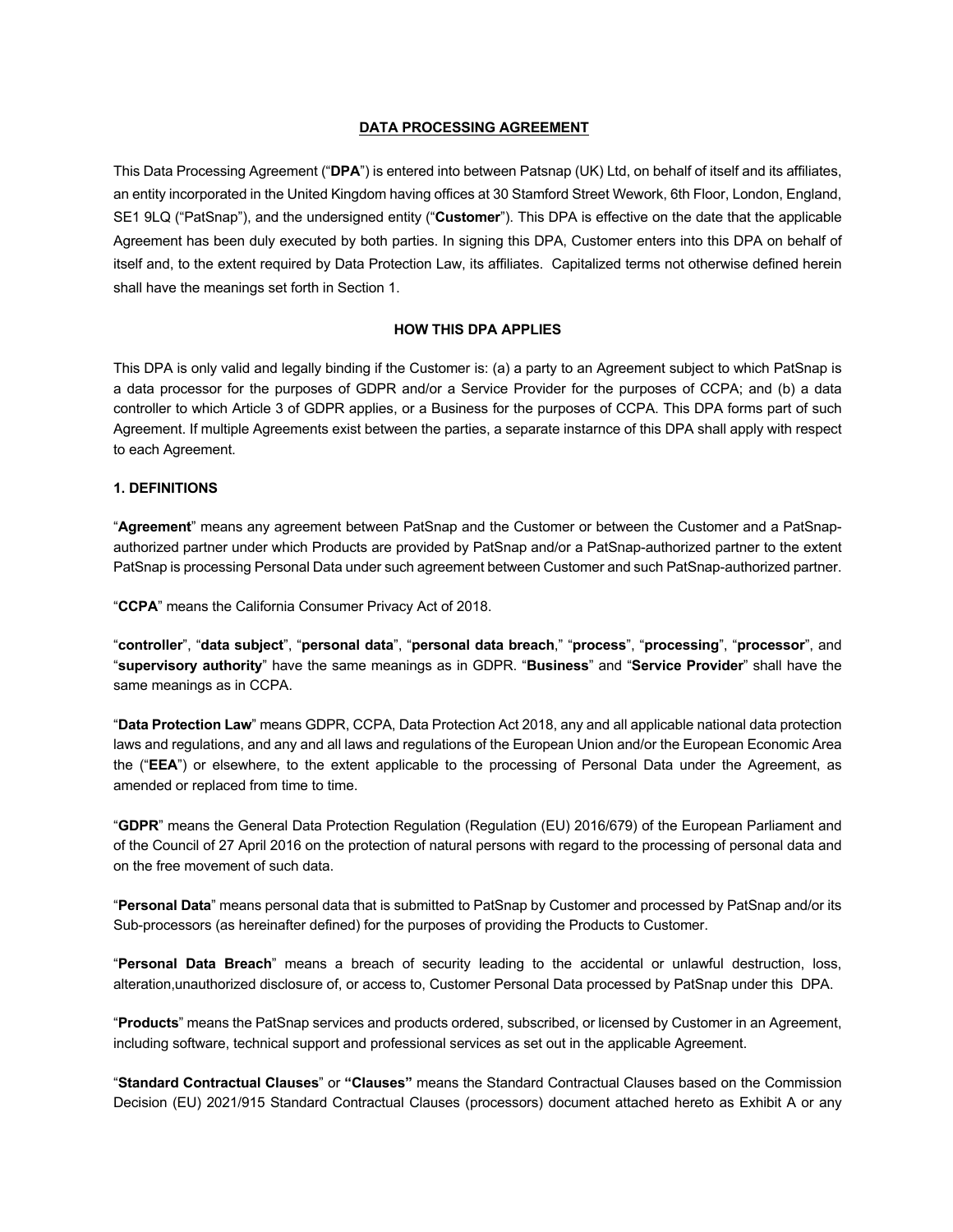such clauses amending, replacing or superseding those by a European Commission decision or by a decision made by any other authorized body.

#### **2. DATA PROCESSING**

**2.1 Roles of the Parties**. The parties acknowledge and agree that with regard to the processing of Personal Data, Customer is the controller and PatSnap is the processor and that PatSnap will engage Sub-processors pursuant to the requirements set forth in Section 5 below. The parties agree that they shall comply with Data Protection Law as applicable to them in such roles.

**2.2 Processing of Personal Data.** PatSnap shall, in its delivery of the Products and provision of instructions, process Customer's Personal Data in accordance in all material respects with the requirements of applicable Data Protection Law. Customer shall have sole responsibility for the accuracy, quality and legality of Personal Data and the means by which Customer acquired Personal Data and transferred such Personal Data to PatSnap.

**2.3 PatSnap Processing of Personal Data**. As Customer's processor, PatSnap shall only process personal data for the following purposes: (a) processing in accordance with the Agreement; (b) processing initiated by Customer or its authorized users in their use of the Products; and (c) processing to comply with other reasonable documented instructions of Customer (e.g. via email or via the support portal) that are consistent with the terms of the Agreement (individually and collectively the "**Purpose**"). PatSnap shall inform Customer immediately upon becoming aware that, in PatSnap's opinion, an instruction provided by Customer violates applicable Data Protection Law.

**2.4 Details of the Processing.** The subject matter of processing of Personal Data by PatSnap is described in the Purpose set out in Section 2.2. The duration of the processing, the nature and purpose of the processing, the types of Personal Data and the categories of data subjects processed under this DPA are further specified in Exhibit C (Details of the Processing) to this DPA.

#### **3. RIGHTS OF DATA SUBJECTS**

PatSnap shall, to the extent legally permitted, promptly notify Customer if PatSnap receives any requests from a data subject to exercise the following individual rights under Data Protection Law in relation to the Personal Data: right of access, right to rectification, restriction of processing, erasure, data portability, objection to the processing, right not to be subject to an automated individual decision making (each a **"Data Subject Request"**), each to the extent such individual rights apply to a data subject under applicable Data Protection Law. Taking into account the nature of the processing, PatSnap will assist Customer insofar as such assistance is commercially reasonable for the fulfilment of Customer's obligation to respond to a Data Subject Request. To the extent that Customer, in its use of the Products, does not have the ability to adequately address a Data Subject Request, PatSnap shall, upon Customer's written request, provide commercially reasonable efforts to assist Customer in responding to such Data Subject Request, to the extent PatSnap is legally permitted to do so and the response to such Data Subject Request is required by applicable Data Protection Law. To the extent legally permitted, Customer shall be responsible for any cost arising from PatSnap's provision of such assistance including costs or fees associated with provision of additional functionality.

#### **4 SUB-PROCESSORS**

**4.1 Use of Sub-processors**. Customer acknowledges and agrees that PatSnap shall use third party sub-contractors to process Personal Data in some circumstances, which may include PatSnap's affiliates ("**Sub-processors**"). Customer consents to PatSnap's use of Sub-processors. Customer acknowledges that PatSnap is involved in the provision of the Products to Customer either directly or through the provision of support to PatSnap's affiliates. In either case Customer agrees to enter into the Standard Contractual Clauses set out in Exhibit C and acknowledges that Subprocessors may be appointed by PatSnap in accordance with Clause 11 of Exhibit C.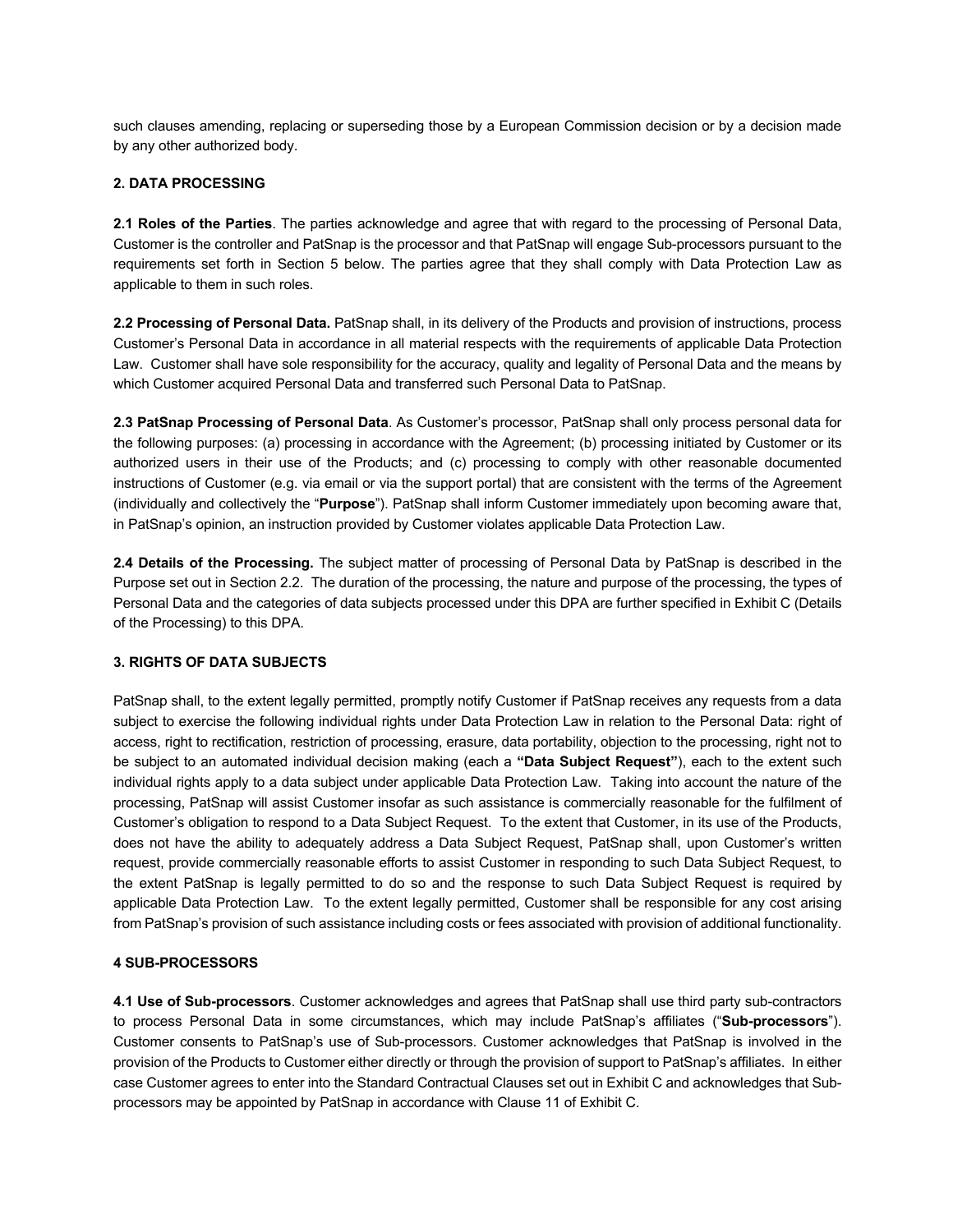**4.2 Liability**. PatSnap will: (a) enter into a written agreement with any Sub-processor containing terms that are no less protective of Personal Data than those contained in this DPA; and (b) be liable for the acts and omissions of its Subprocessors to the same extent PatSnap would be liable if performing the services of each of those Sub-processors directly under the terms of this DPA.

#### **5. SECURITY**

PatSnap shall maintain appropriate technical and organizational measures to protect the security, confidentiality and integrity of Personal Data against a Personal Data Breach as set forth in Exhibit B. Such measures will take into account the state of the art, the costs of implementation, and the nature, scope, context and purposes of processing, as well as the risk to the rights and freedoms of natural persons so as to ensure a level of security that is appropriate to the risk. PatSnap regularly monitors compliance with these technical and organizational measures and may amend them from time to time provided that PatSnap maintains at least an equivalent level of protection. Upon Customer's written request, PatSnap will provide an updated description of PatSnap's technical and organizational measures, to the extent applicable, in the form presented in Exhibit B. All PatSnap personnel who process Personal Data shall be adequately trained with respect to their data protection, security and confidentiality obligations, and shall be subject to written obligations to maintain confidentiality.

#### **6. PERSONAL DATA INCIDENT MANAGEMENT AND NOTIFICATION**

PatSnap shall notify the Customer within 72 hours after confirming the occurrence of a breach relating to Personal Data (within the meaning of applicable Data Protection Law) which may require a notification to be made to any supervisory authority or data subject under applicable Data Protection Law or which PatSnap is required to notify to Customer under applicable Data Protection Law (a "**Personal Data Incident**"). PatSnap shall provide commercially reasonable cooperation and assistance in identifying the cause of the Personal Data Incident and take commercially reasonable actions to mitigate the effects of the Personal Data Incident and remediate the cause, to the extent such remediation is within PatSnap's control. Except as required by applicable Data Protection Law, this shall not apply to incidents that are caused by Customer, Customer's authorized users, and/or any products or services not provided by PatSnap.

#### **7. RETURN AND DELETION OF PERSONAL DATA**

Upon termination of the Agreement, PatSnap shall delete the Personal Data from its systems in accordance with the terms of that Agreement and at all times subject to applicable Data Protection Law. If immediate deletion is not possible (e.g. because some data is archived or stored in back up files), PatSnap shall ensure that no further processing of such data takes place after termination of the Agreement and shall move it for full deletion as soon as possible, no later than 45 days following termination of the Agreement. PatSnap may maintain one copy of any data which is required by law to be kept, for example for the purposes of auditing financial records.

#### **8. EU SPECIFIC PROVISIONS**

**8.1 GDPR.** PatSnap will process Personal Data in accordance with GDPR requirements directly applicable to PatSnap's provision of the Products sold, licensed or provided to Customer. Upon Customer's written request, PatSnap shall provide Customer with commercially reasonable cooperation and assistance reasonably necessary to fulfil Customer's obligation under GDPR to carry out a data protection impact assessment related to Customer's use of the Products, to the extent that Customer does not already have access to the relevant information, PatSnap does have access to the relevant information, and the data protection impact assessment is required by Data Protection Law.

**8.2 International Data Transfers.** The Customer acknowledges and agrees that regardless of the location in which Personal Data is stored, Personal Data may be transferred to other jurisdictions (including outside of the EEA): (i) in order to provide technical and customer support, account management, billing and other ancillary functions, and (ii) as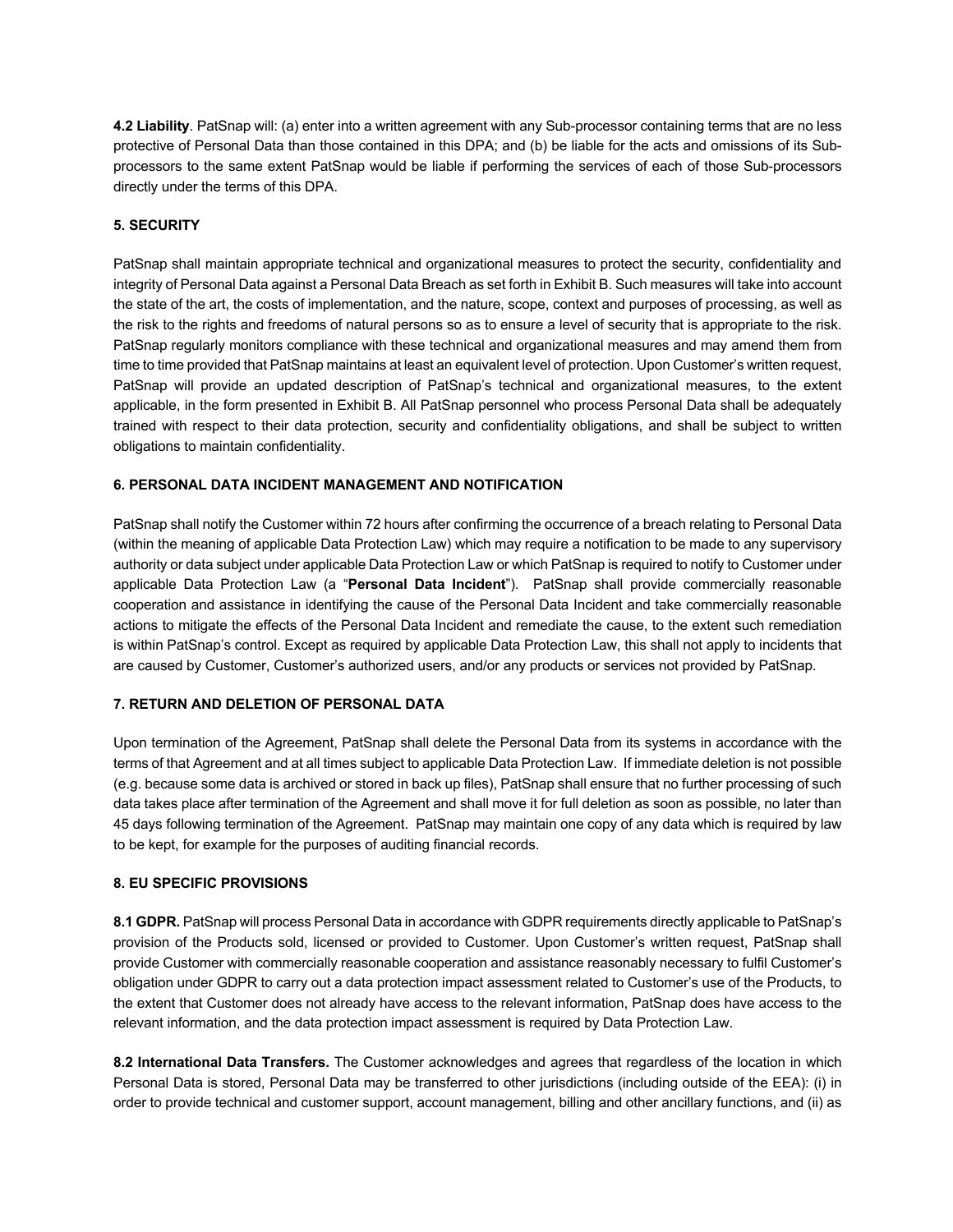expressly described in the Agreement or this DPA. PatSnap shall not transfer Personal Data to (nor permit Personal Data to be processed in or from) a country outside of the EEA unless it takes such measures as are necessary to ensure that the transfer is in compliance with applicable Data Protection Law. Where Personal Data is transferred from a processor within the EEA to a processor outside of the EEA in any country: (a) not recognized by the European Commission as providing an adequate level of protection for Personal Data (as described in the applicable Data Protection Law), and (b) not covered by a suitable framework recognized by the relevant authorities or courts as providing an adequate level of protection for Personal Data, the Standard Contractual Clauses contained in Exhibit A shall apply to such transfer.

#### **9. CALIFORNIA SPECIFIC PROVISIONS**

**9.1 CCPA.** This Section 9 applies to PatSnap's processing of Personal Data that is subject to CCPA.

**9.2 Permitted Use.** PatSnap shall not retain, use or disclose Personal Data for any purpose other than the Purpose, or as otherwise permitted by CCPA, including retaining, using or disclosing the Personal Data for a commercial purpose other than providing the Services specified in the Agreement.

**9.3 Selling Prohibited.** PatSnap shall not sell Customer's Personal Data as the term "sell" is defined by CCPA.

#### **10. GENERAL**

**10.1 Term and Termination.** This DPA will remain in force until (i) it is replaced or repealed by mutual agreement of Customer and PatSnap, or (ii) the Agreement is terminated or expires.

**10.2 Modification.** Any modification to this DPA shall be invalid unless made in writing and signed by both parties.

**10.3 Liability**. Any claims brought under this DPA will be subject to the same terms and conditions, including the exclusions and limitations of liability, as are set out in the Agreement. The total liability of PatSnap and its affiliates for all claims by Customer arising out of or related to the Agreement and this DPA shall apply in aggregate for all claims under both the Agreement and this DPA.

**10.4 Governing Law.** Without prejudice to clause 7 (Mediation and Jurisdiction) and clause 9 (Governing Law) of the Standard Contractual Clauses: (i) the parties to this DPA hereby submit to the choice of jurisdiction stipulated in the Agreement with respect to any disputes or claims howsoever arising under this DPA, including disputes regarding its existence, validity or termination or the consequences of its nullity; and (ii) this DPA and all non-contractual or other obligations arising out of or in connection with it are governed by the laws of the country or territory stipulated for this purpose in the Agreement.

**10.5 Counterparts**. This DPA may be executed in any number of counterparts, each of which will be deemed to be an original and all of which taken together will comprise a single instrument. This DPA may be delivered by electronic document format (e.g. PDF), and electronic copies of executed signature pages will be binding as originals.

**10.6 Entire Agreemen**t. This DPA, together with the Agreement, constitutes the entire agreement between the parties and supersedes any other prior or contemporaneous agreements or terms and conditions, written or oral, concerning the processing of Personal Data by PatSnap on behalf of Customer. In case of conflict or inconsistency between this DPA, the Agreement, and the Standard Contractual Clauses, the following order of precedence shall govern to the extent of the conflict or inconsistency: (i) the Standard Contractual Clauses; (ii) this DPA; and (iii) the Agreement.

**10.7 Severability**. If any provision of this DPA is determined to be unenforceable by a court of competent jurisdiction, that provision will be severed, and the remainder of terms will remain in full effect.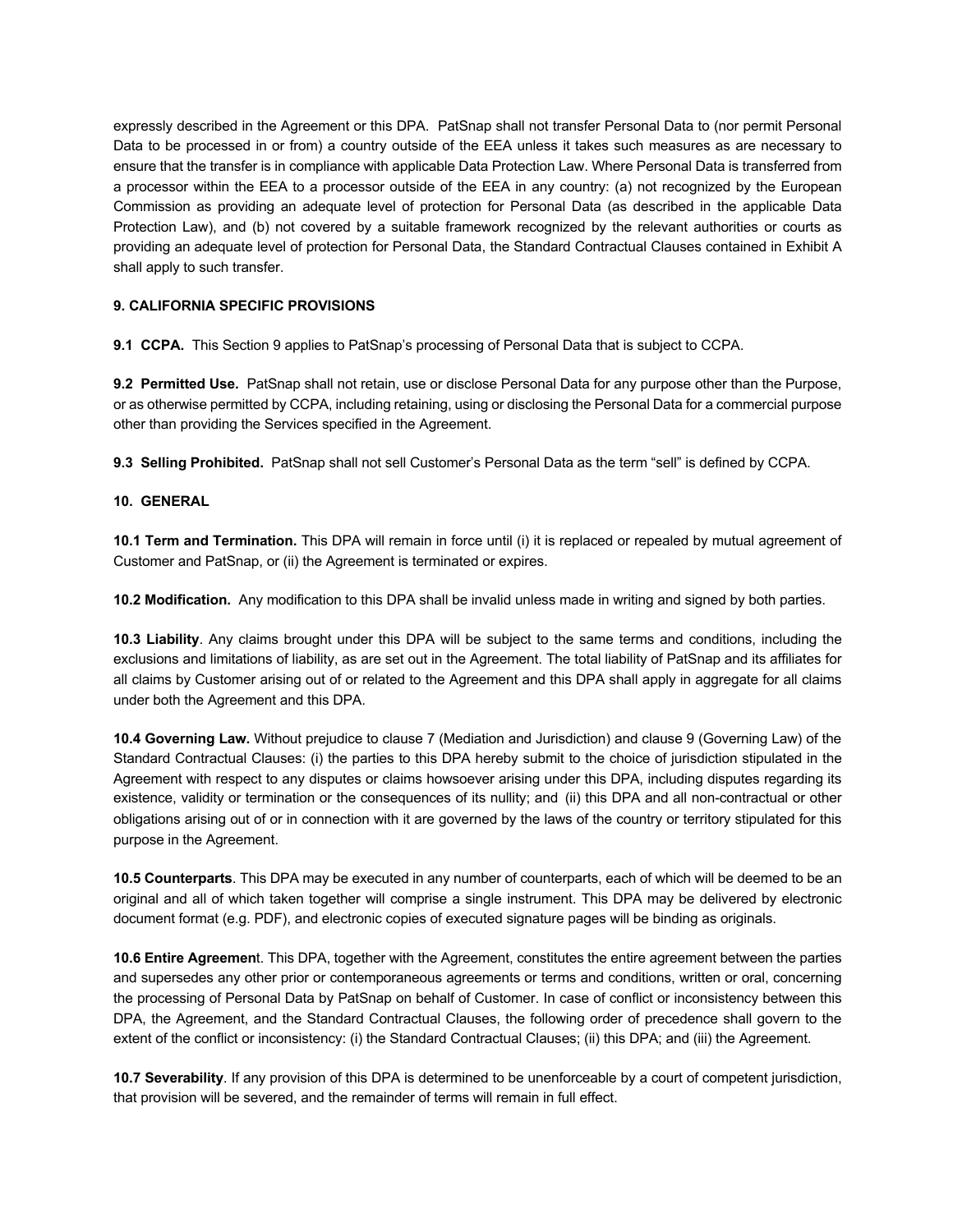IN WITNESS WHEREOF, this DPA is made and entered into by duly authorized representatives of the parties as of the date set forth below.

#### **PATSNAP:**

#### **CUSTOMER:**

PATSNAP (UK) LTD

Signature: Print name: Title:

Address: 3rd Floor, Building 11, Chiswick Business Park, 566 Chiswick High Road, London, W4 5YS

Date:

 $\begin{bmatrix} \begin{array}{ccc} \begin{array}{ccc} \text{1} & \text{1} & \text{1} & \text{1} & \text{1} & \text{1} & \text{1} & \text{1} & \text{1} & \text{1} & \text{1} & \text{1} & \text{1} & \text{1} & \text{1} & \text{1} & \text{1} & \text{1} & \text{1} & \text{1} & \text{1} & \text{1} & \text{1} & \text{1} & \text{1} & \text{1} & \text{1} & \text{1} & \text{1} & \text{1} & \text{1} & \text{1} & \text{1} & \text$ 

Signature: Print name: Title:

Address:

Date: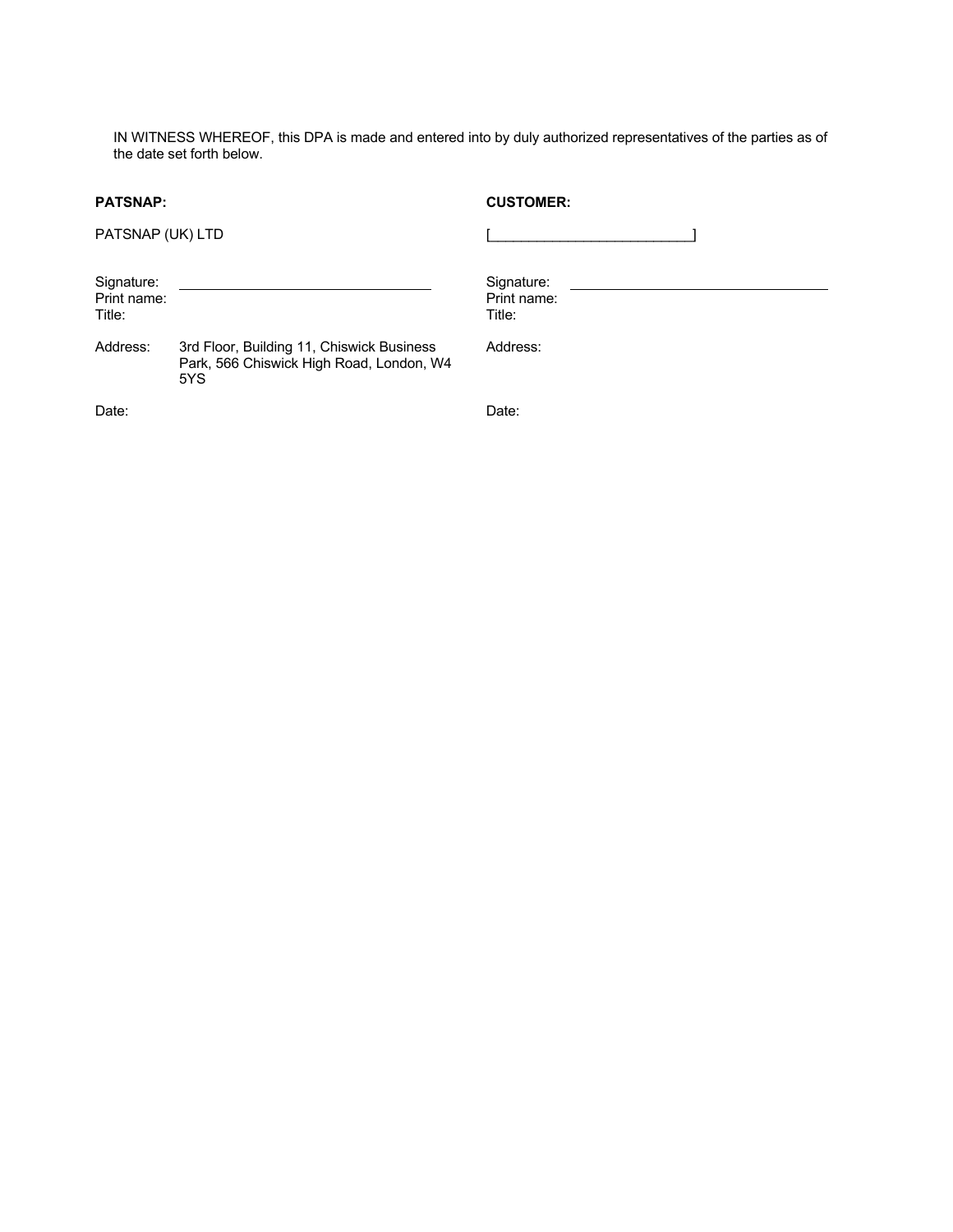## **Exhibit A - Standard Contractual Clauses**

#### **SECTION I**

#### *Clause 1*

#### **Purpose and scope**

- (a)The purpose of these standard contractual clauses is to ensure compliance with the requirements of Regulation (EU) 2016/679 of the European Parliament and of the Council of 27 April 2016 on the protection of natural persons with regard to the processing of personal data and on the free movement of such data (General Data Protection Regulation)  $(1)$  for the transfer of personal data to a third country.
- (b)The Parties:
	- (i)the natural or legal person(s), public authority/ies, agency/ies or other body/ies (hereinafter 'entity/ies') transferring the personal data, as listed in Annex I.A (hereinafter each 'data exporter'), and
	- (ii)the entity/ies in a third country receiving the personal data from the data exporter, directly or indirectly via another entity also Party to these Clauses, as listed in Annex I.A (hereinafter each 'data importer')

have agreed to these standard contractual clauses (hereinafter: 'Clauses').

- (c)These Clauses apply with respect to the transfer of personal data as specified in Annex I.B.
- (d)The Appendix to these Clauses containing the Annexes referred to therein forms an integral part of these Clauses.

### *Clause 2*

### **Effect and invariability of the Clauses**

(a)These Clauses set out appropriate safeguards, including enforceable data subject rights and effective legal remedies, pursuant to Article 46(1) and Article 46(2)(c) of Regulation (EU) 2016/679 and, with respect to data transfers from controllers to processors and/or processors to processors, standard contractual clauses pursuant to Article 28(7) of Regulation (EU) 2016/679, provided they are not modified, except to select the appropriate Module(s) or to add or update information in the Appendix. This does not prevent the Parties from including the standard contractual clauses laid down in these Clauses in a wider contract and/or to add other clauses or additional safeguards, provided that they do not contradict, directly or indirectly, these Clauses or prejudice the fundamental rights or freedoms of data subjects.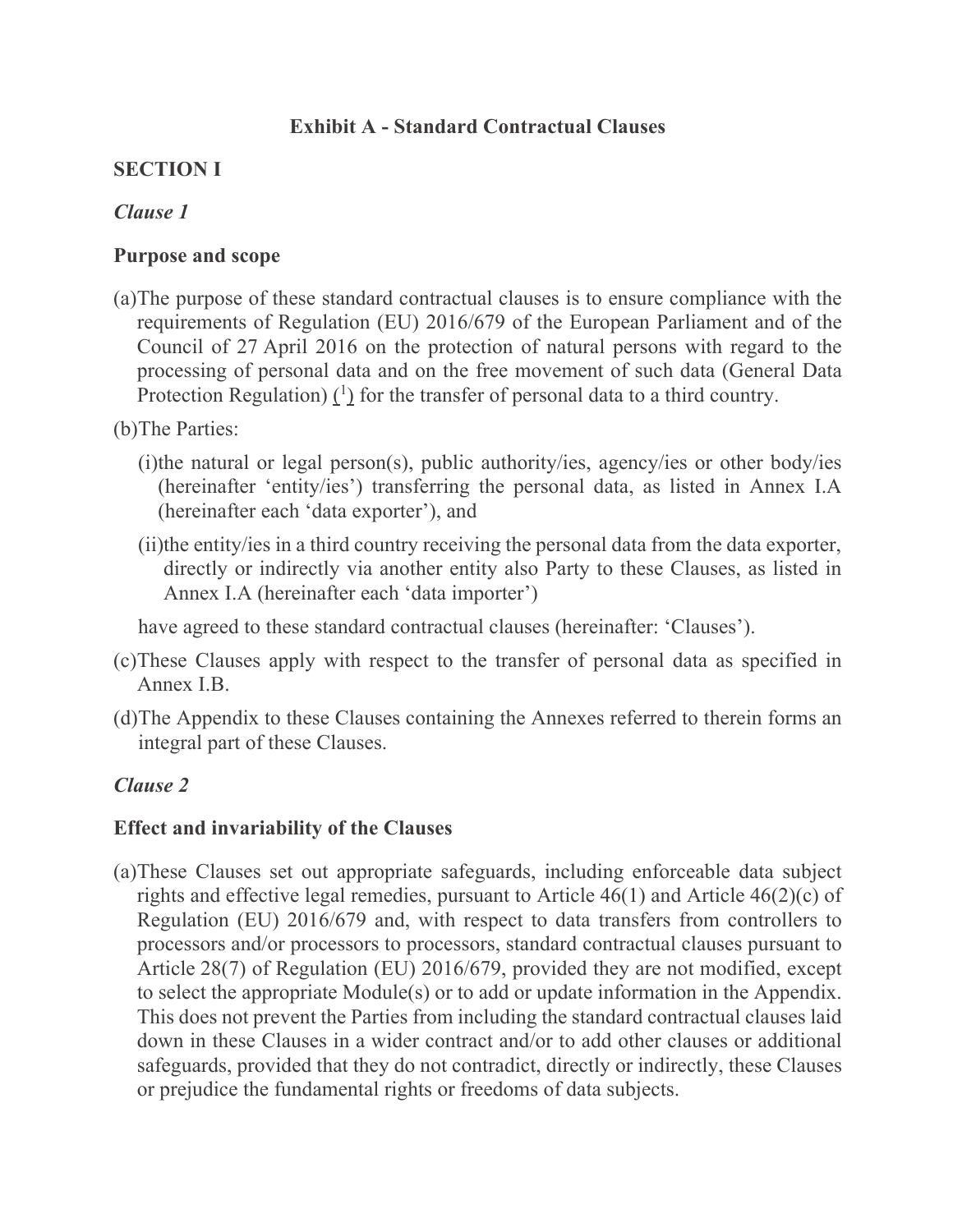(b)These Clauses are without prejudice to obligations to which the data exporter is subject by virtue of Regulation (EU) 2016/679.

## *Clause 3*

# **Third-party beneficiaries**

- (a)Data subjects may invoke and enforce these Clauses, as third-party beneficiaries, against the data exporter and/or data importer, with the following exceptions:
	- (i) Clause 1, Clause 2, Clause 3, Clause 6, Clause 7;
- (ii) Clause 8.1(b), 8.9(a), (c), (d) and (e);
- (iii) Clause  $9(a)$ , (c), (d) and (e);
- (iv) Clause  $12(a)$ , (d) and (f);
- (v) Clause 13;
- (vi) Clause 15.1(c), (d) and (e);
- (vii) Clause 16(e);
- (viii) Clause  $18(a)$  and (b);
- (b)Paragraph (a) is without prejudice to rights of data subjects under Regulation (EU) 2016/679.

# *Clause 4*

# **Interpretation**

- (a)Where these Clauses use terms that are defined in Regulation (EU) 2016/679, those terms shall have the same meaning as in that Regulation.
- (b)These Clauses shall be read and interpreted in the light of the provisions of Regulation (EU) 2016/679.
- (c)These Clauses shall not be interpreted in a way that conflicts with rights and obligations provided for in Regulation (EU) 2016/679.

*Clause 5*

# **Hierarchy**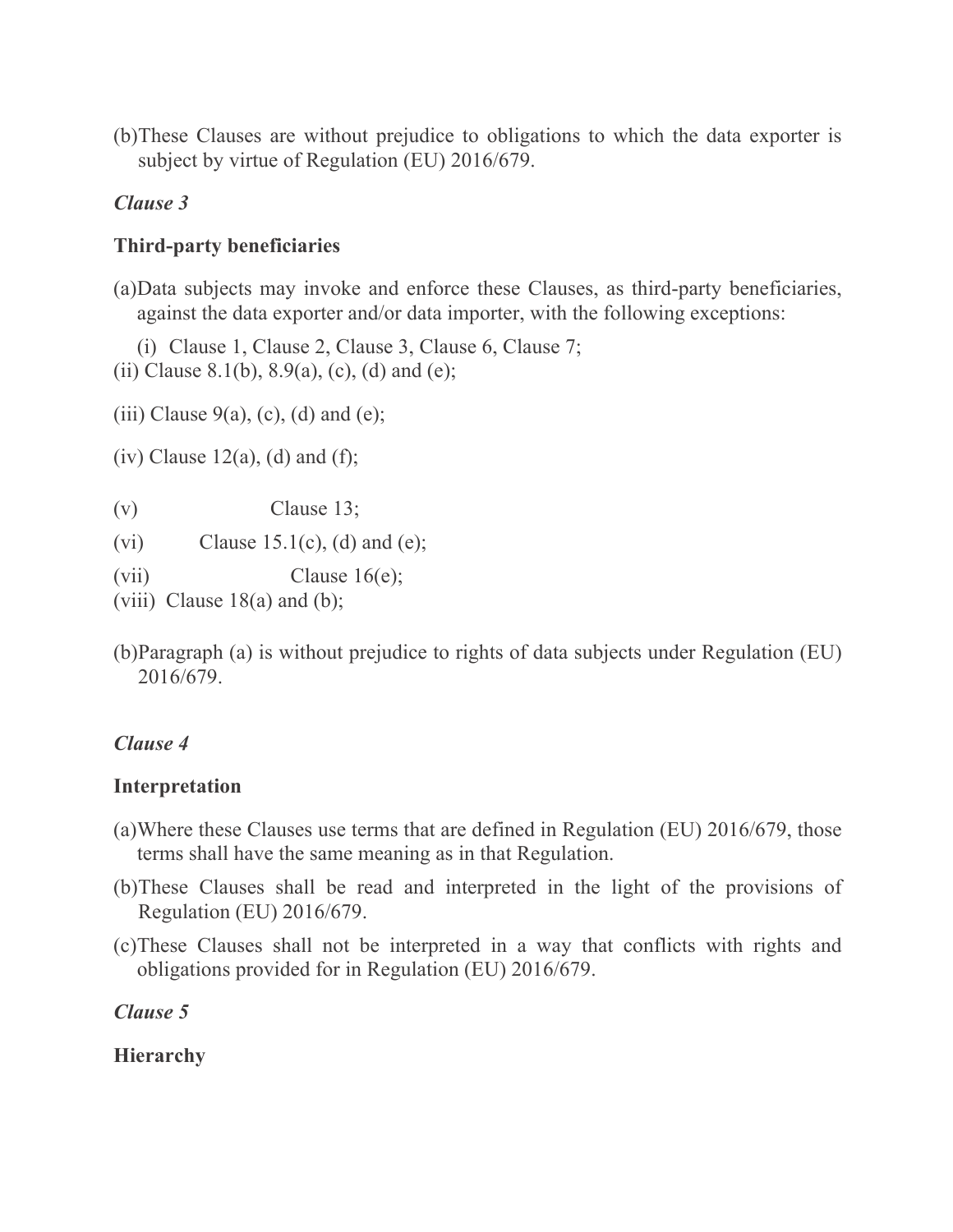In the event of a contradiction between these Clauses and the provisions of related agreements between the Parties, existing at the time these Clauses are agreed or entered into thereafter, these Clauses shall prevail.

# *Clause 6*

# **Description of the transfer(s)**

The details of the transfer(s), and in particular the categories of personal data that are transferred and the purpose(s) for which they are transferred, are specified in Annex I.B.

# *Clause 7*

# **Docking clause**

- (a)An entity that is not a Party to these Clauses may, with the agreement of the Parties, accede to these Clauses at any time, either as a data exporter or as a data importer, by completing the Appendix and signing Annex I.A.
- (b)Once it has completed the Appendix and signed Annex I.A, the acceding entity shall become a Party to these Clauses and have the rights and obligations of a data exporter or data importer in accordance with its designation in Annex I.A.
- (c)The acceding entity shall have no rights or obligations arising under these Clauses from the period prior to becoming a Party.

# **SECTION II – OBLIGATIONS OF THE PARTIES**

# *Clause 8*

# **Data protection safeguards**

The data exporter warrants that it has used reasonable efforts to determine that the data importer is able, through the implementation of appropriate technical and organisational measures, to satisfy its obligations under these Clauses.

# **8.1 Instructions**

- (a)The data importer shall process the personal data only on documented instructions from the data exporter. The data exporter may give such instructions throughout the duration of the contract.
- (b)The data importer shall immediately inform the data exporter if it is unable to follow those instructions.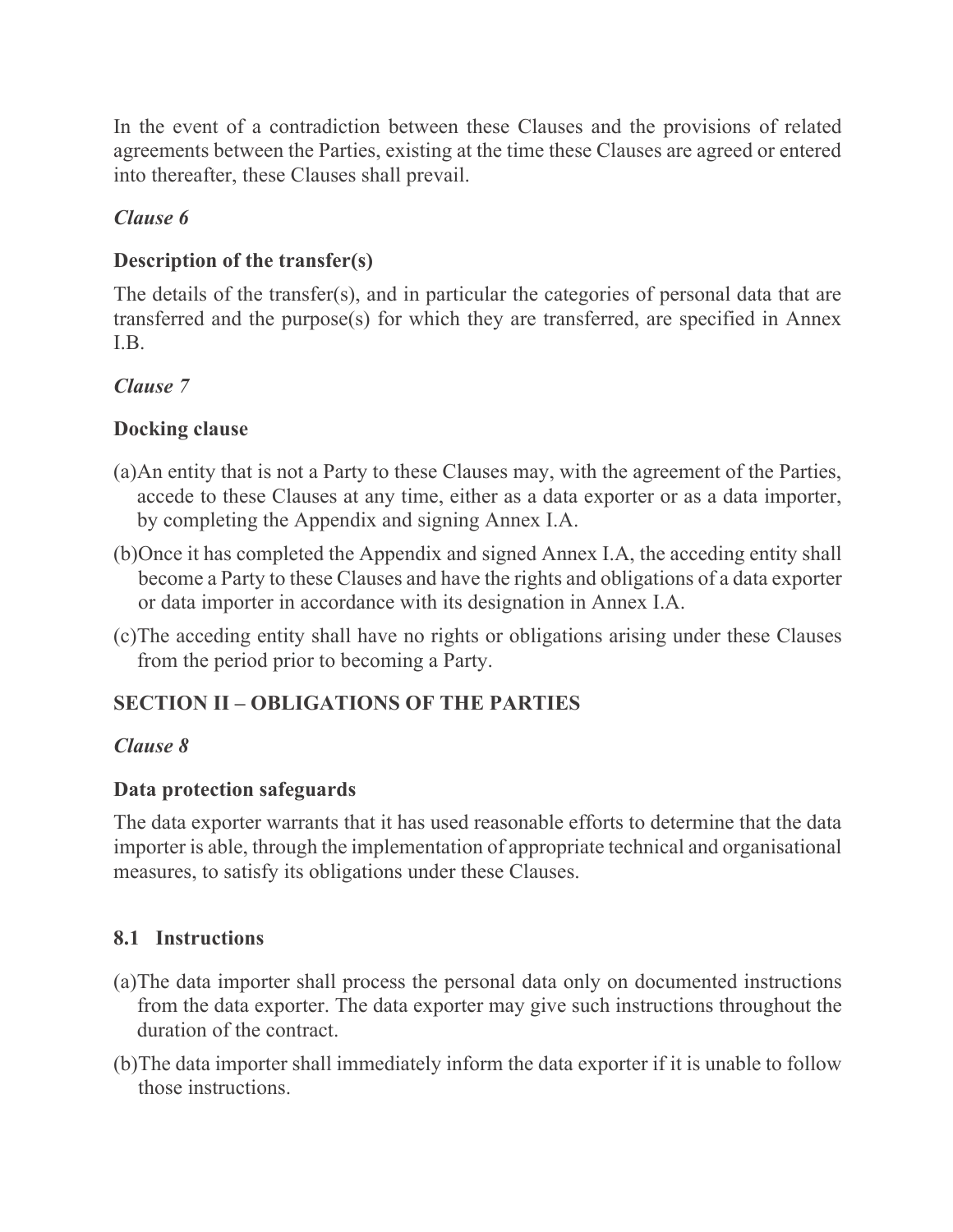# **8.2 Purpose limitation**

The data importer shall process the personal data only for the specific purpose(s) of the transfer, as set out in Annex I.B, unless on further instructions from the data exporter.

### **8.3 Transparency**

On request, the data exporter shall make a copy of these Clauses, including the Appendix as completed by the Parties, available to the data subject free of charge. To the extent necessary to protect business secrets or other confidential information, including the measures described in Annex II and personal data, the data exporter may redact part of the text of the Appendix to these Clauses prior to sharing a copy, but shall provide a meaningful summary where the data subject would otherwise not be able to understand the its content or exercise his/her rights. On request, the Parties shall provide the data subject with the reasons for the redactions, to the extent possible without revealing the redacted information. This Clause is without prejudice to the obligations of the data exporter under Articles 13 and 14 of Regulation (EU) 2016/679.

## **8.4 Accuracy**

If the data importer becomes aware that the personal data it has received is inaccurate, or has become outdated, it shall inform the data exporter without undue delay. In this case, the data importer shall cooperate with the data exporter to erase or rectify the data.

### **8.5 Duration of processing and erasure or return of data**

Processing by the data importer shall only take place for the duration specified in Annex I.B. After the end of the provision of the processing services, the data importer shall, at the choice of the data exporter, delete all personal data processed on behalf of the data exporter and certify to the data exporter that it has done so, or return to the data exporter all personal data processed on its behalf and delete existing copies. Until the data is deleted or returned, the data importer shall continue to ensure compliance with these Clauses. In case of local laws applicable to the data importer that prohibit return or deletion of the personal data, the data importer warrants that it will continue to ensure compliance with these Clauses and will only process it to the extent and for as long as required under that local law. This is without prejudice to Clause 14, in particular the requirement for the data importer under Clause 14(e) to notify the data exporter throughout the duration of the contract if it has reason to believe that it is or has become subject to laws or practices not in line with the requirements under Clause 14(a).

# **8.6 Security of processing**

(a)The data importer and, during transmission, also the data exporter shall implement appropriate technical and organisational measures to ensure the security of the data, including protection against a breach of security leading to accidental or unlawful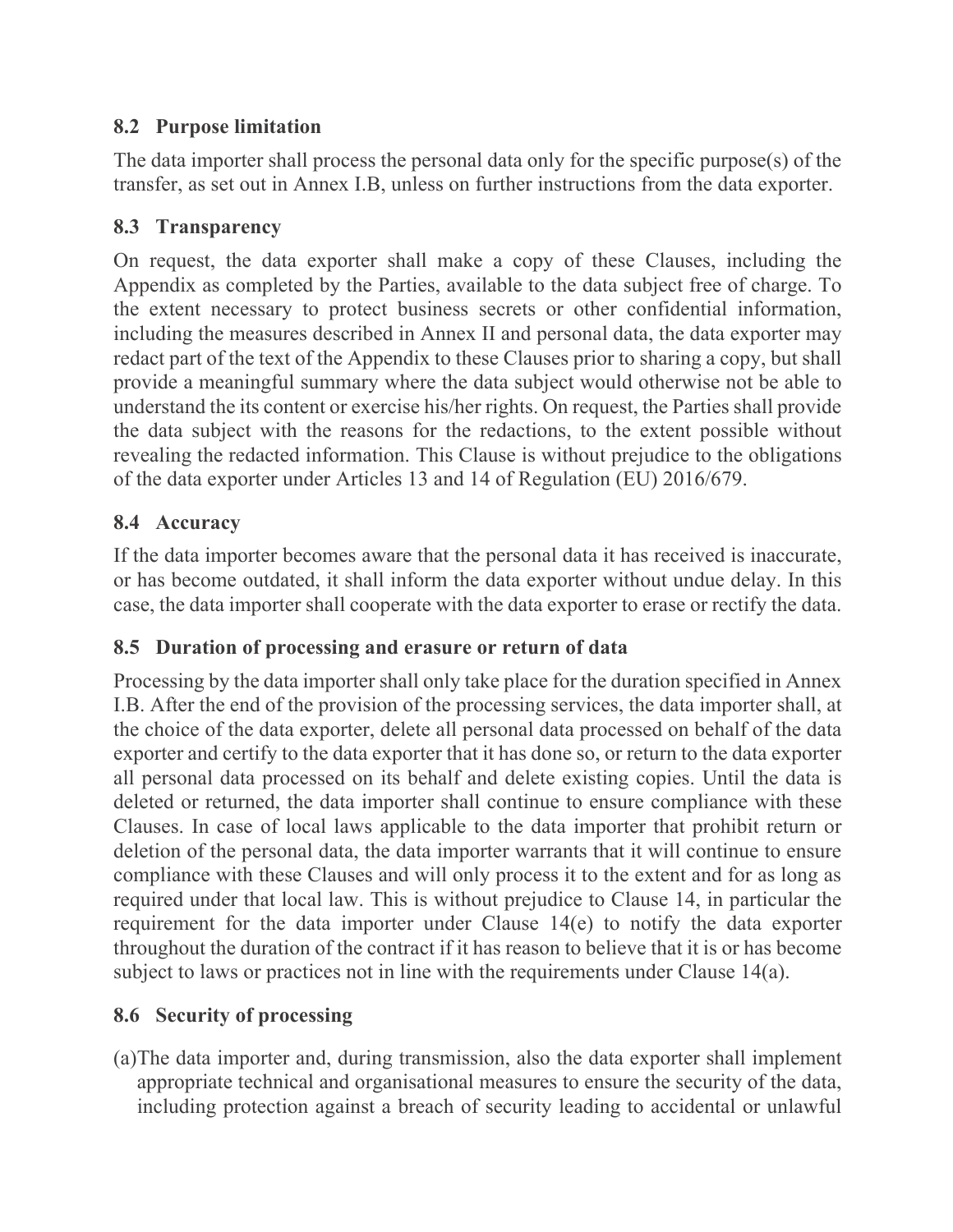destruction, loss, alteration, unauthorised disclosure or access to that data (hereinafter 'personal data breach'). In assessing the appropriate level of security, the Parties shall take due account of the state of the art, the costs of implementation, the nature, scope, context and purpose(s) of processing and the risks involved in the processing for the data subjects. The Parties shall in particular consider having recourse to encryption or pseudonymisation, including during transmission, where the purpose of processing can be fulfilled in that manner. In case of pseudonymisation, the additional information for attributing the personal data to a specific data subject shall, where possible, remain under the exclusive control of the data exporter. In complying with its obligations under this paragraph, the data importer shall at least implement the technical and organisational measures specified in Annex II. The data importer shall carry out regular checks to ensure that these measures continue to provide an appropriate level of security.

- (b)The data importer shall grant access to the personal data to members of its personnel only to the extent strictly necessary for the implementation, management and monitoring of the contract. It shall ensure that persons authorised to process the personal data have committed themselves to confidentiality or are under an appropriate statutory obligation of confidentiality.
- (c)In the event of a personal data breach concerning personal data processed by the data importer under these Clauses, the data importer shall take appropriate measures to address the breach, including measures to mitigate its adverse effects. The data importer shall also notify the data exporter without undue delay after having become aware of the breach. Such notification shall contain the details of a contact point where more information can be obtained, a description of the nature of the breach (including, where possible, categories and approximate number of data subjects and personal data records concerned), its likely consequences and the measures taken or proposed to address the breach including, where appropriate, measures to mitigate its possible adverse effects. Where, and in so far as, it is not possible to provide all information at the same time, the initial notification shall contain the information then available and further information shall, as it becomes available, subsequently be provided without undue delay.
- (d)The data importer shall cooperate with and assist the data exporter to enable the data exporter to comply with its obligations under Regulation (EU) 2016/679, in particular to notify the competent supervisory authority and the affected data subjects, taking into account the nature of processing and the information available to the data importer.

### **8.7 Sensitive data**

Where the transfer involves personal data revealing racial or ethnic origin, political opinions, religious or philosophical beliefs, or trade union membership, genetic data, or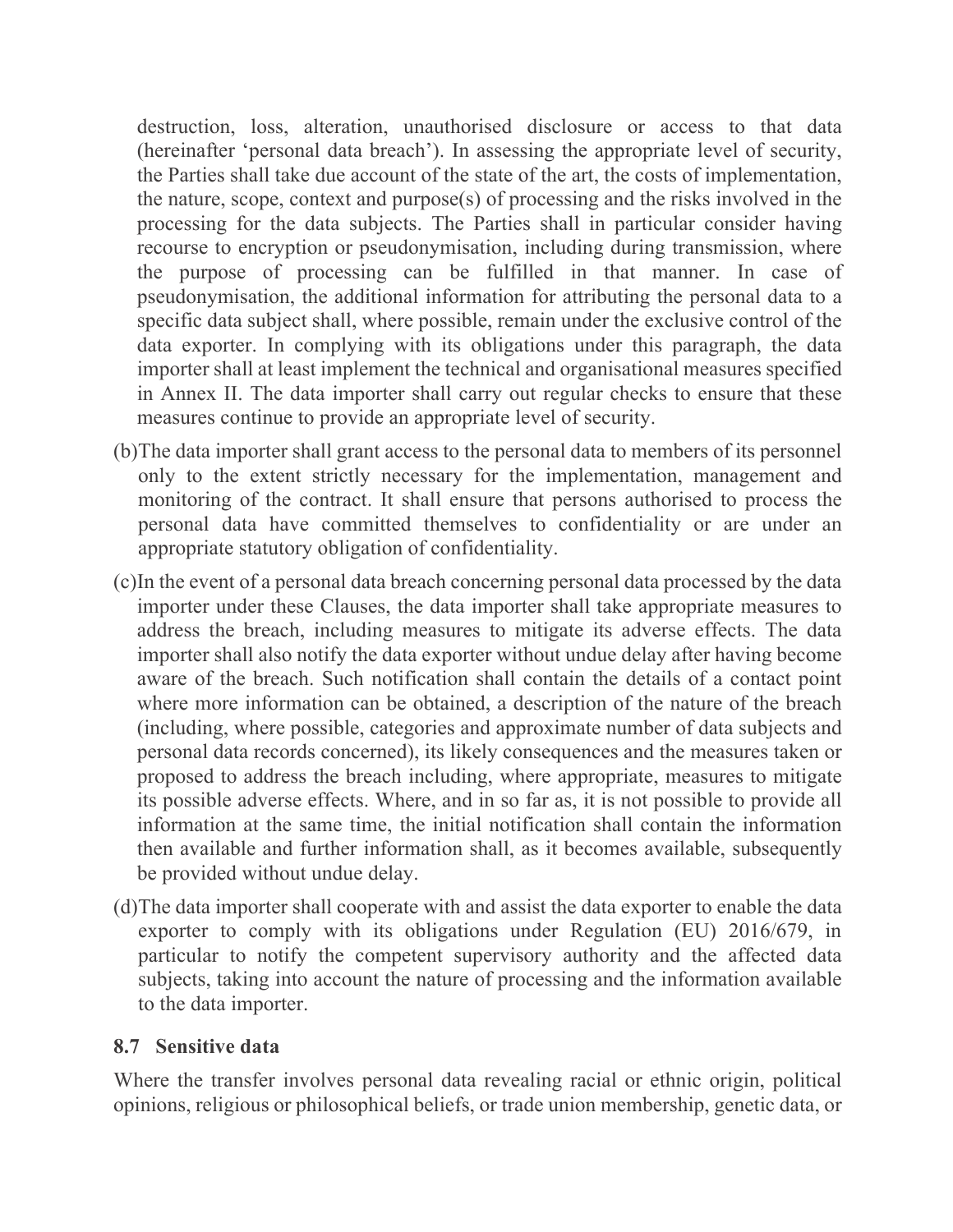biometric data for the purpose of uniquely identifying a natural person, data concerning health or a person's sex life or sexual orientation, or data relating to criminal convictions and offences (hereinafter 'sensitive data'), the data importer shall apply the specific restrictions and/or additional safeguards described in Annex I.B.

# **8.8 Onward transfers**

The data importer shall only disclose the personal data to a third party on documented instructions from the data exporter. In addition, the data may only be disclosed to a third party located outside the European Union  $\binom{4}{1}$  (in the same country as the data importer or in another third country, hereinafter 'onward transfer') if the third party is or agrees to be bound by these Clauses, under the appropriate Module, or if:

- (i)the onward transfer is to a country benefitting from an adequacy decision pursuant to Article 45 of Regulation (EU) 2016/679 that covers the onward transfer;
- (ii)the third party otherwise ensures appropriate safeguards pursuant to Articles 46 or 47 Regulation of (EU) 2016/679 with respect to the processing in question;
- (iii)the onward transfer is necessary for the establishment, exercise or defence of legal claims in the context of specific administrative, regulatory or judicial proceedings; or
- (iv)the onward transfer is necessary in order to protect the vital interests of the data subject or of another natural person.

Any onward transfer is subject to compliance by the data importer with all the other safeguards under these Clauses, in particular purpose limitation.

### **8.9 Documentation and compliance**

- (a)The data importer shall promptly and adequately deal with enquiries from the data exporter that relate to the processing under these Clauses.
- (b)The Parties shall be able to demonstrate compliance with these Clauses. In particular, the data importer shall keep appropriate documentation on the processing activities carried out on behalf of the data exporter.
- (c)The data importer shall make available to the data exporter all information necessary to demonstrate compliance with the obligations set out in these Clauses and at the data exporter's request, allow for and contribute to audits of the processing activities covered by these Clauses, at reasonable intervals or if there are indications of noncompliance. In deciding on a review or audit, the data exporter may take into account relevant certifications held by the data importer.
- (d)The data exporter may choose to conduct the audit by itself or mandate an independent auditor. Audits may include inspections at the premises or physical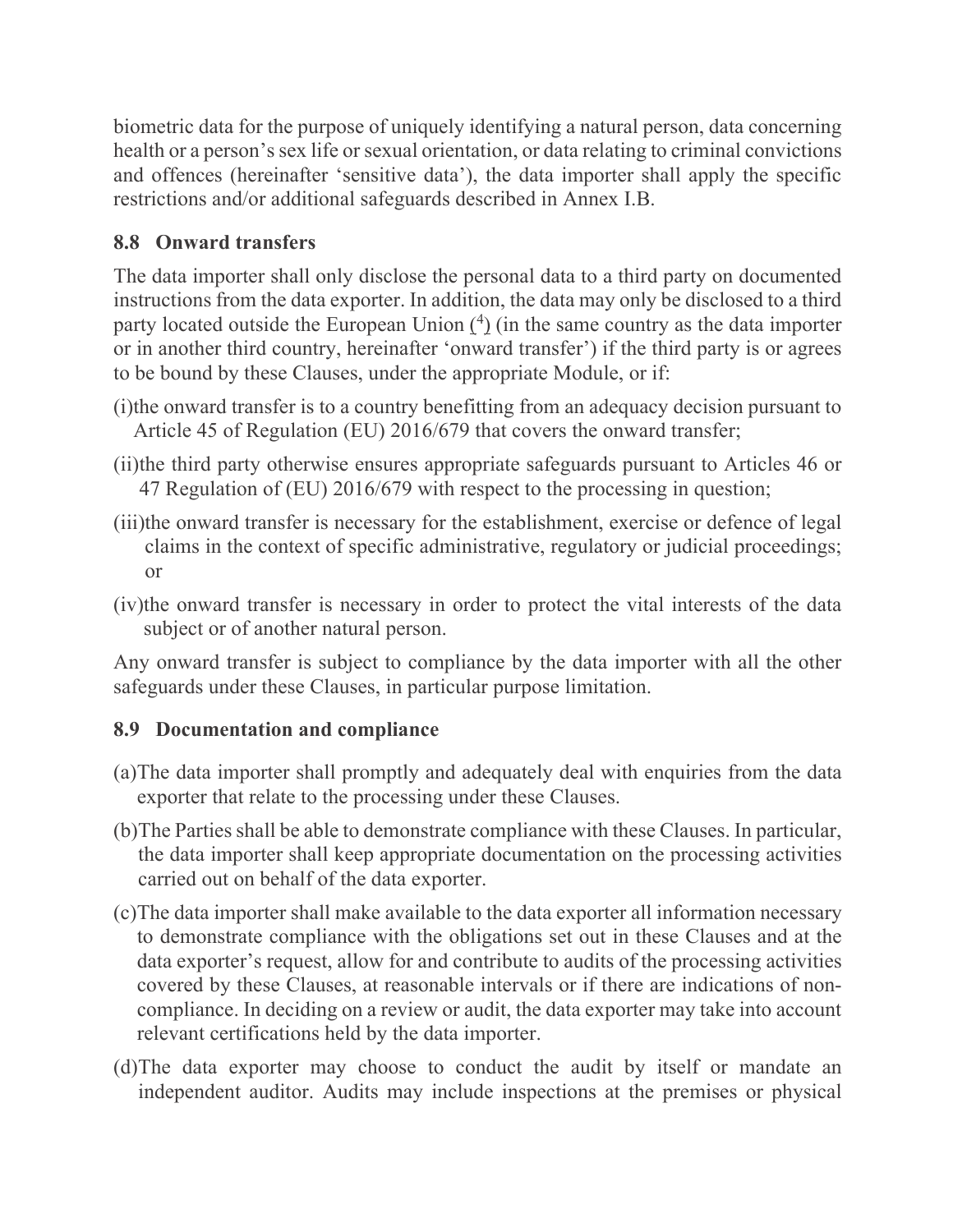facilities of the data importer and shall, where appropriate, be carried out with reasonable notice.

(e)The Parties shall make the information referred to in paragraphs (b) and (c), including the results of any audits, available to the competent supervisory authority on request.

### *Clause 9*

### **Use of sub-processors**

(a)OPTION 1: SPECIFIC PRIOR AUTHORISATION The data importer shall not subcontract any of its processing activities performed on behalf of the data exporter under these Clauses to a sub-processor without the data exporter's prior specific written authorisation. The data importer shall submit the request for specific authorisation at least [*Specify time period*] prior to the engagement of the subprocessor, together with the information necessary to enable the data exporter to decide on the authorisation. The list of sub-processors already authorised by the data exporter can be found in Annex III. The Parties shall keep Annex III up to date.

OPTION 2: GENERAL WRITTEN AUTHORISATION The data importer has the data exporter's general authorisation for the engagement of sub-processor(s) from an agreed list. The data importer shall specifically inform the data exporter in writing of any intended changes to that list through the addition or replacement of subprocessors at least [*Specify time period*] in advance, thereby giving the data exporter sufficient time to be able to object to such changes prior to the engagement of the sub-processor(s). The data importer shall provide the data exporter with the information necessary to enable the data exporter to exercise its right to object.

- (b)Where the data importer engages a sub-processor to carry out specific processing activities (on behalf of the data exporter), it shall do so by way of a written contract that provides for, in substance, the same data protection obligations as those binding the data importer under these Clauses, including in terms of third-party beneficiary rights for data subjects.  $\binom{8}{2}$  The Parties agree that, by complying with this Clause, the data importer fulfils its obligations under Clause 8.8. The data importer shall ensure that the sub-processor complies with the obligations to which the data importer is subject pursuant to these Clauses.
- (c)The data importer shall provide, at the data exporter's request, a copy of such a subprocessor agreement and any subsequent amendments to the data exporter. To the extent necessary to protect business secrets or other confidential information, including personal data, the data importer may redact the text of the agreement prior to sharing a copy.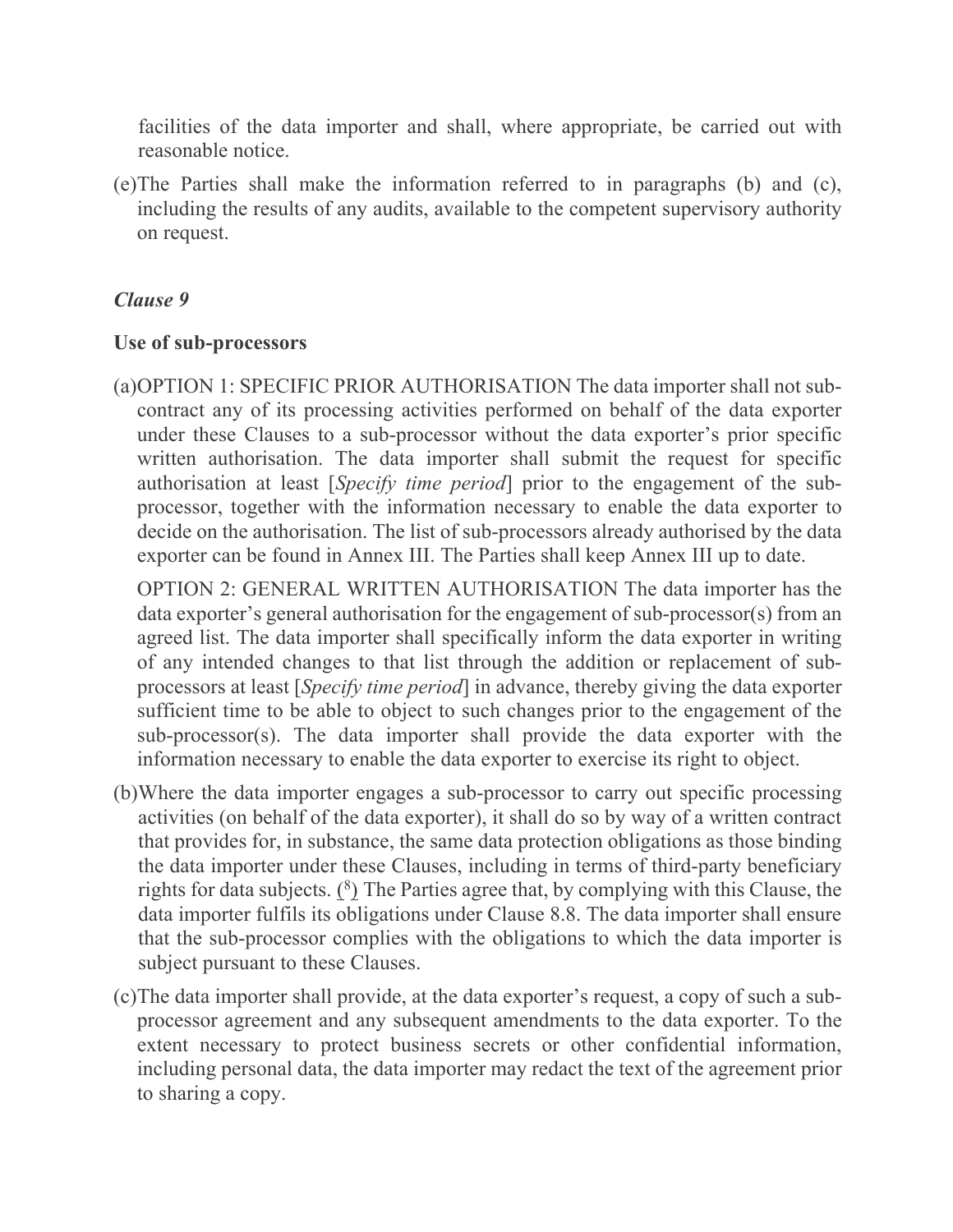- (d)The data importer shall remain fully responsible to the data exporter for the performance of the sub-processor's obligations under its contract with the data importer. The data importer shall notify the data exporter of any failure by the subprocessor to fulfil its obligations under that contract.
- (e)The data importer shall agree a third-party beneficiary clause with the sub-processor whereby – in the event the data importer has factually disappeared, ceased to exist in law or has become insolvent – the data exporter shall have the right to terminate the sub-processor contract and to instruct the sub-processor to erase or return the personal data.

## **Data subject rights**

- (a)The data importer shall promptly notify the data exporter of any request it has received from a data subject. It shall not respond to that request itself unless it has been authorised to do so by the data exporter.
- (b)The data importer shall assist the data exporter in fulfilling its obligations to respond to data subjects' requests for the exercise of their rights under Regulation (EU) 2016/679. In this regard, the Parties shall set out in Annex II the appropriate technical and organisational measures, taking into account the nature of the processing, by which the assistance shall be provided, as well as the scope and the extent of the assistance required.
- (c)In fulfilling its obligations under paragraphs (a) and (b), the data importer shall comply with the instructions from the data exporter.

# *Clause 11*

### **Redress**

(a)The data importer shall inform data subjects in a transparent and easily accessible format, through individual notice or on its website, of a contact point authorised to handle complaints. It shall deal promptly with any complaints it receives from a data subject. The data importer agrees that data subjects may also lodge a complaint with an independent dispute resolution body at no cost to the data subject. It shall inform the data subjects, in the manner set out in paragraph (a), of such redress mechanism and that they are not required to use it, or follow a particular sequence in seeking redress.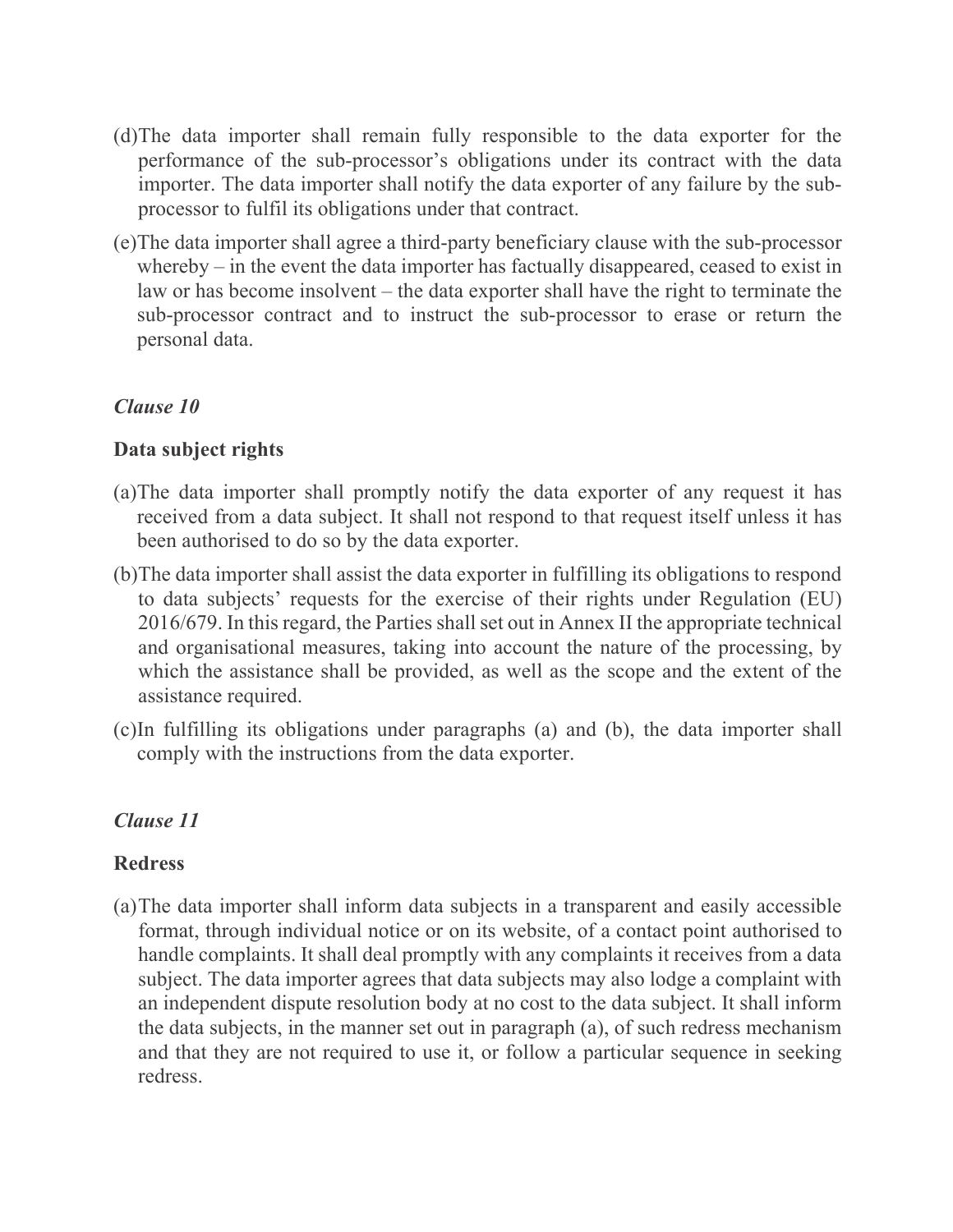- (b)In case of a dispute between a data subject and one of the Parties as regards compliance with these Clauses, that Party shall use its best efforts to resolve the issue amicably in a timely fashion. The Parties shall keep each other informed about such disputes and, where appropriate, cooperate in resolving them.
- (c)Where the data subject invokes a third-party beneficiary right pursuant to Clause 3, the data importer shall accept the decision of the data subject to:
	- (i)lodge a complaint with the supervisory authority in the Member State of his/her habitual residence or place of work, or the competent supervisory authority pursuant to Clause 13;
	- (ii)refer the dispute to the competent courts within the meaning of Clause 18.
- (d)The Parties accept that the data subject may be represented by a not-for-profit body, organisation or association under the conditions set out in Article 80(1) of Regulation (EU) 2016/679.
- (e)The data importer shall abide by a decision that is binding under the applicable EU or Member State law.
- (f)The data importer agrees that the choice made by the data subject will not prejudice his/her substantive and procedural rights to seek remedies in accordance with applicable laws.

# **Liability**

- (a)Each Party shall be liable to the other Party/ies for any damages it causes the other Party/ies by any breach of these Clauses.
- (b)The data importer shall be liable to the data subject, and the data subject shall be entitled to receive compensation, for any material or non-material damages the data importer or its sub-processor causes the data subject by breaching the third-party beneficiary rights under these Clauses.
- (c)Notwithstanding paragraph (b), the data exporter shall be liable to the data subject, and the data subject shall be entitled to receive compensation, for any material or non-material damages the data exporter or the data importer (or its sub-processor) causes the data subject by breaching the third-party beneficiary rights under these Clauses. This is without prejudice to the liability of the data exporter and, where the data exporter is a processor acting on behalf of a controller, to the liability of the controller under Regulation (EU) 2016/679 or Regulation (EU) 2018/1725, as applicable.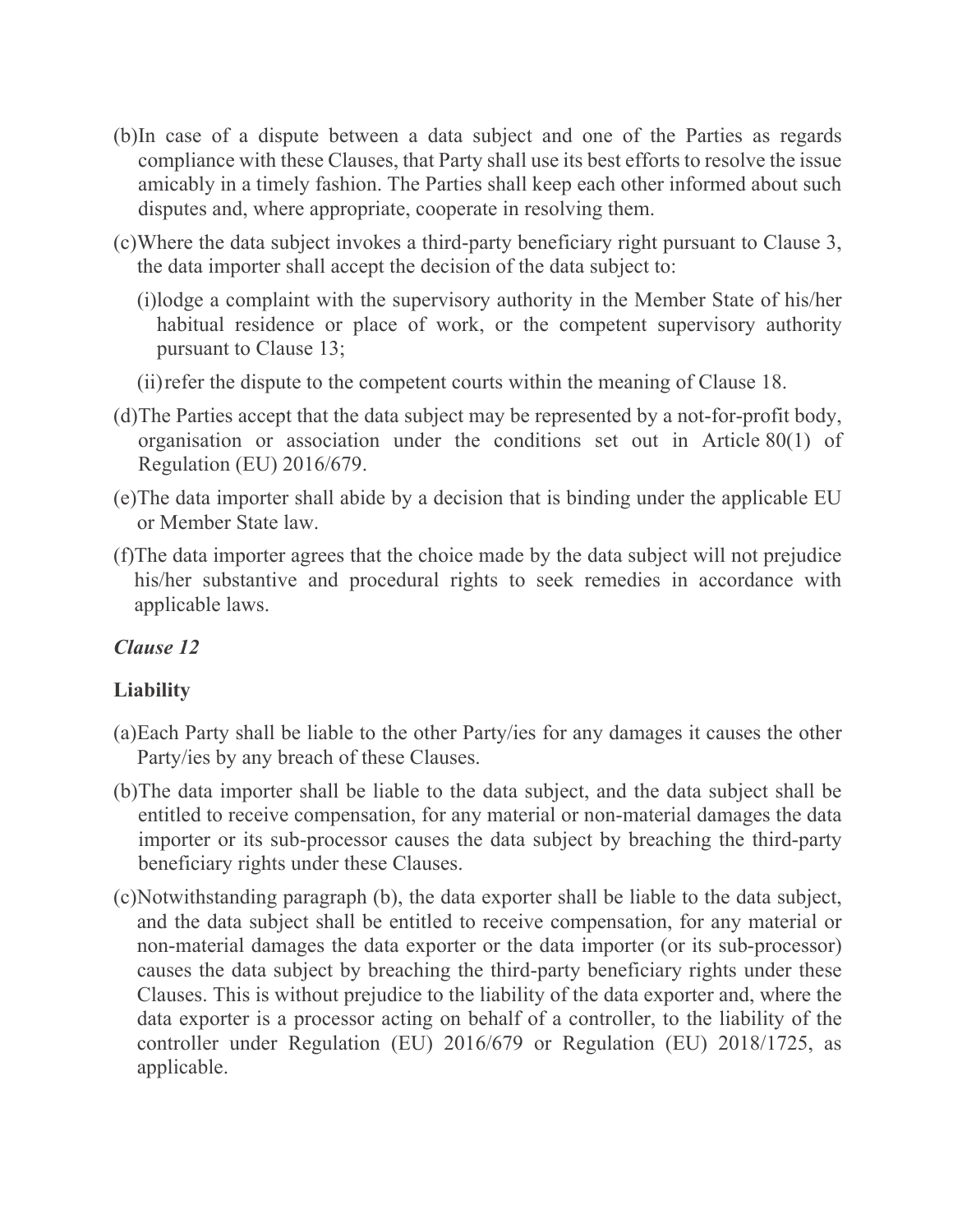- (d)The Parties agree that if the data exporter is held liable under paragraph (c) for damages caused by the data importer (or its sub-processor), it shall be entitled to claim back from the data importer that part of the compensation corresponding to the data importer's responsibility for the damage.
- (e)Where more than one Party is responsible for any damage caused to the data subject as a result of a breach of these Clauses, all responsible Parties shall be jointly and severally liable and the data subject is entitled to bring an action in court against any of these Parties.
- (f)The Parties agree that if one Party is held liable under paragraph (e), it shall be entitled to claim back from the other Party/ies that part of the compensation corresponding to its/their responsibility for the damage.
- (g)The data importer may not invoke the conduct of a sub-processor to avoid its own liability.

## **Supervision**

(a)[Where the data exporter is established in an EU Member State:] The supervisory authority with responsibility for ensuring compliance by the data exporter with Regulation (EU) 2016/679 as regards the data transfer, as indicated in Annex I.C, shall act as competent supervisory authority.

[Where the data exporter is not established in an EU Member State, but falls within the territorial scope of application of Regulation (EU) 2016/679 in accordance with its Article 3(2) and has appointed a representative pursuant to Article 27(1) of Regulation (EU) 2016/679:] The supervisory authority of the Member State in which the representative within the meaning of Article 27(1) of Regulation (EU) 2016/679 is established, as indicated in Annex I.C, shall act as competent supervisory authority.

[Where the data exporter is not established in an EU Member State, but falls within the territorial scope of application of Regulation (EU) 2016/679 in accordance with its Article 3(2) without however having to appoint a representative pursuant to Article 27(2) of Regulation (EU) 2016/679:] The supervisory authority of one of the Member States in which the data subjects whose personal data is transferred under these Clauses in relation to the offering of goods or services to them, or whose behaviour is monitored, are located, as indicated in Annex I.C, shall act as competent supervisory authority.

(b)The data importer agrees to submit itself to the jurisdiction of and cooperate with the competent supervisory authority in any procedures aimed at ensuring compliance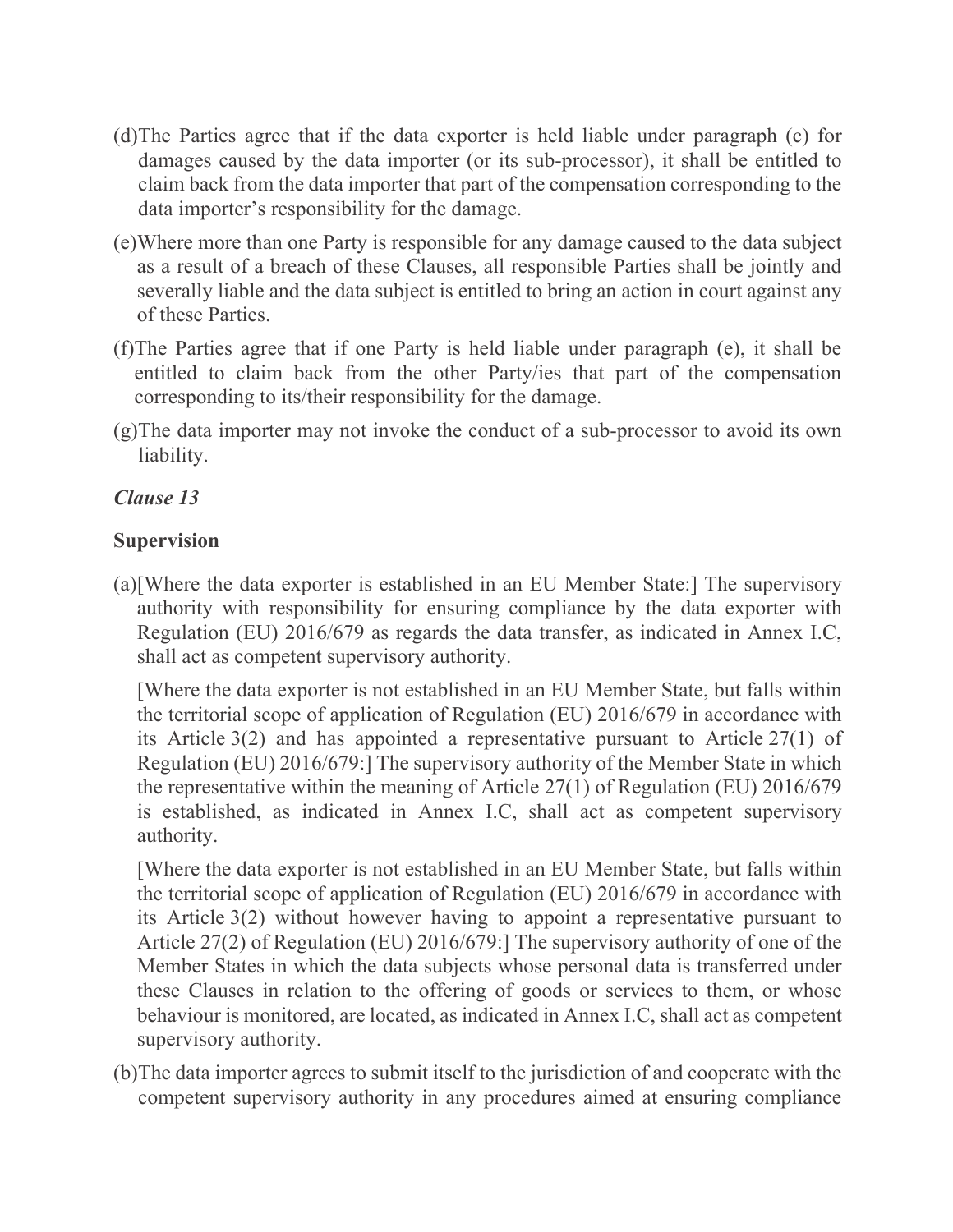with these Clauses. In particular, the data importer agrees to respond to enquiries, submit to audits and comply with the measures adopted by the supervisory authority, including remedial and compensatory measures. It shall provide the supervisory authority with written confirmation that the necessary actions have been taken.

#### **SECTION III – LOCAL LAWS AND OBLIGATIONS IN CASE OF ACCESS BY PUBLIC AUTHORITIES**

#### *Clause 14*

#### **Local laws and practices affecting compliance with the Clauses**

- a)The Parties warrant that they have no reason to believe that the laws and practices in the third country of destination applicable to the processing of the personal data by the data importer, including any requirements to disclose personal data or measures authorising access by public authorities, prevent the data importer from fulfilling its obligations under these Clauses. This is based on the understanding that laws and practices that respect the essence of the fundamental rights and freedoms and do not exceed what is necessary and proportionate in a democratic society to safeguard one of the objectives listed in Article 23(1) of Regulation (EU) 2016/679, are not in contradiction with these Clauses.
- (b)The Parties declare that in providing the warranty in paragraph (a), they have taken due account in particular of the following elements:
	- (i)the specific circumstances of the transfer, including the length of the processing chain, the number of actors involved and the transmission channels used; intended onward transfers; the type of recipient; the purpose of processing; the categories and format of the transferred personal data; the economic sector in which the transfer occurs; the storage location of the data transferred;
	- (ii)the laws and practices of the third country of destination– including those requiring the disclosure of data to public authorities or authorising access by such authorities – relevant in light of the specific circumstances of the transfer, and the applicable limitations and safeguards  $(^{12})$ ;
	- (iii)any relevant contractual, technical or organisational safeguards put in place to supplement the safeguards under these Clauses, including measures applied during transmission and to the processing of the personal data in the country of destination.
- (c)The data importer warrants that, in carrying out the assessment under paragraph (b), it has made its best efforts to provide the data exporter with relevant information and agrees that it will continue to cooperate with the data exporter in ensuring compliance with these Clauses.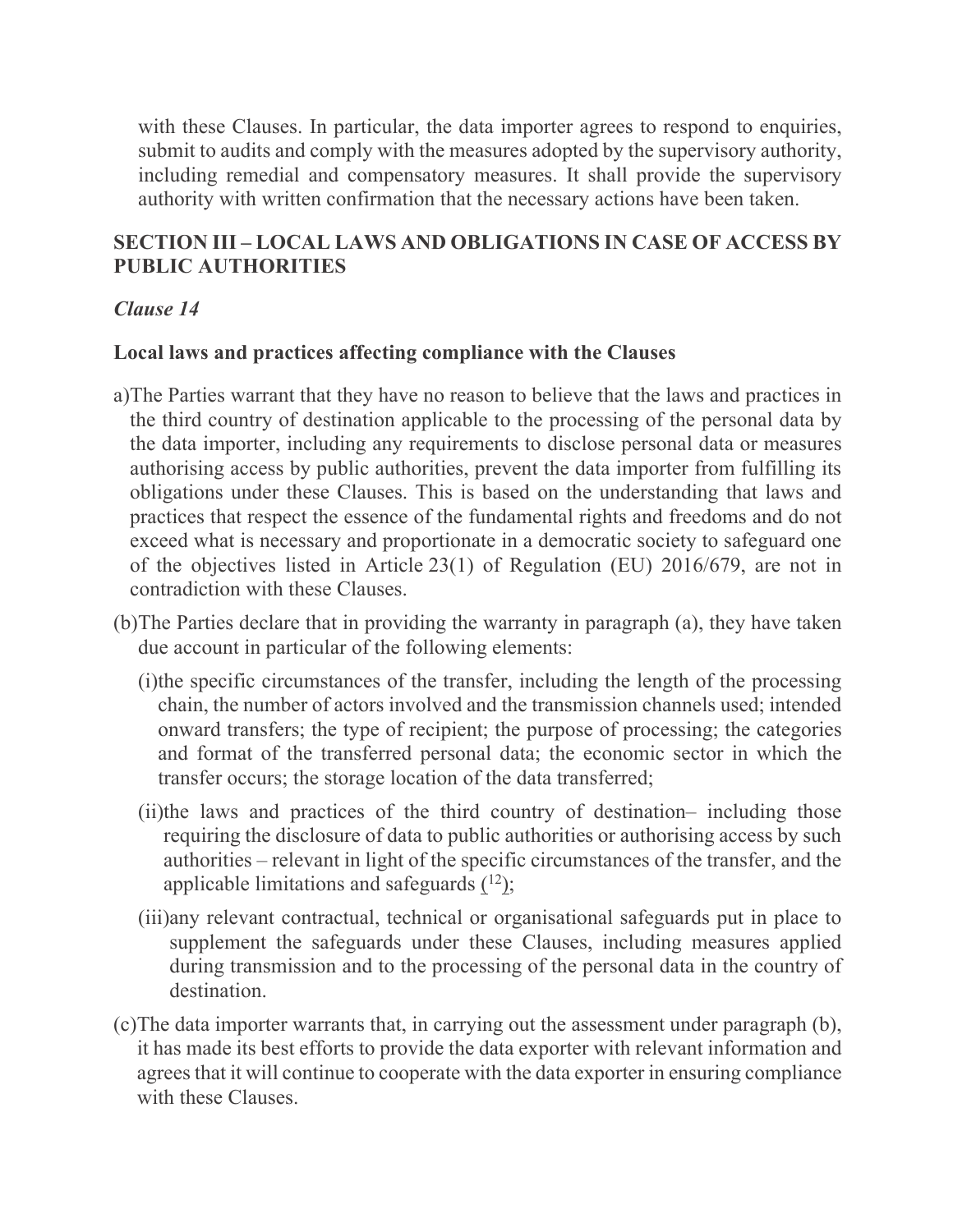- (d)The Parties agree to document the assessment under paragraph (b) and make it available to the competent supervisory authority on request.
- (e)The data importer agrees to notify the data exporter promptly if, after having agreed to these Clauses and for the duration of the contract, it has reason to believe that it is or has become subject to laws or practices not in line with the requirements under paragraph (a), including following a change in the laws of the third country or a measure (such as a disclosure request) indicating an application of such laws in practice that is not in line with the requirements in paragraph (a).
- (f)Following a notification pursuant to paragraph (e), or if the data exporter otherwise has reason to believe that the data importer can no longer fulfil its obligations under these Clauses, the data exporter shall promptly identify appropriate measures (e.g. technical or organisational measures to ensure security and confidentiality) to be adopted by the data exporter and/or data importer to address the situation. The data exporter shall suspend the data transfer if it considers that no appropriate safeguards for such transfer can be ensured, or if instructed by the competent supervisory authority to do so. In this case, the data exporter shall be entitled to terminate the contract, insofar as it concerns the processing of personal data under these Clauses. If the contract involves more than two Parties, the data exporter may exercise this right to termination only with respect to the relevant Party, unless the Parties have agreed otherwise. Where the contract is terminated pursuant to this Clause, Clause 16(d) and (e) shall apply.

### **Obligations of the data importer in case of access by public authorities**

#### **15.1 Notification**

- (a)The data importer agrees to notify the data exporter and, where possible, the data subject promptly (if necessary with the help of the data exporter) if it:
	- (i)receives a legally binding request from a public authority, including judicial authorities, under the laws of the country of destination for the disclosure of personal data transferred pursuant to these Clauses; such notification shall include information about the personal data requested, the requesting authority, the legal basis for the request and the response provided; or
	- (ii)becomes aware of any direct access by public authorities to personal data transferred pursuant to these Clauses in accordance with the laws of the country of destination; such notification shall include all information available to the importer.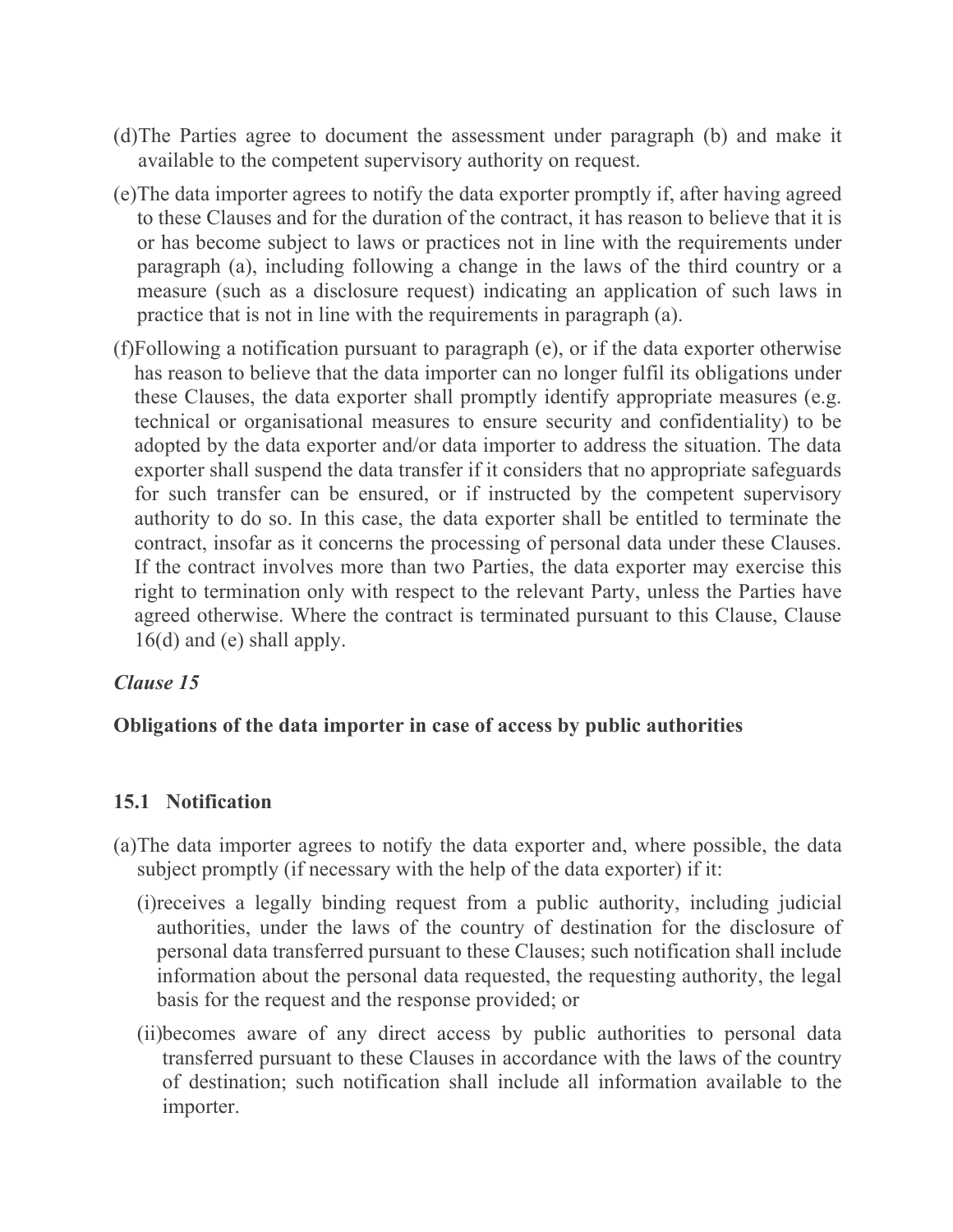- (b)If the data importer is prohibited from notifying the data exporter and/or the data subject under the laws of the country of destination, the data importer agrees to use its best efforts to obtain a waiver of the prohibition, with a view to communicating as much information as possible, as soon as possible. The data importer agrees to document its best efforts in order to be able to demonstrate them on request of the data exporter.
- (c)Where permissible under the laws of the country of destination, the data importer agrees to provide the data exporter, at regular intervals for the duration of the contract, with as much relevant information as possible on the requests received (in particular, number of requests, type of data requested, requesting authority/ies, whether requests have been challenged and the outcome of such challenges, etc.).
- (d)The data importer agrees to preserve the information pursuant to paragraphs (a) to (c) for the duration of the contract and make it available to the competent supervisory authority on request.
- (e)Paragraphs (a) to (c) are without prejudice to the obligation of the data importer pursuant to Clause 14(e) and Clause 16 to inform the data exporter promptly where it is unable to comply with these Clauses.

### **15.2 Review of legality and data minimisation**

- (a)The data importer agrees to review the legality of the request for disclosure, in particular whether it remains within the powers granted to the requesting public authority, and to challenge the request if, after careful assessment, it concludes that there are reasonable grounds to consider that the request is unlawful under the laws of the country of destination, applicable obligations under international law and principles of international comity. The data importer shall, under the same conditions, pursue possibilities of appeal. When challenging a request, the data importer shall seek interim measures with a view to suspending the effects of the request until the competent judicial authority has decided on its merits. It shall not disclose the personal data requested until required to do so under the applicable procedural rules. These requirements are without prejudice to the obligations of the data importer under Clause 14(e).
- (b)The data importer agrees to document its legal assessment and any challenge to the request for disclosure and, to the extent permissible under the laws of the country of destination, make the documentation available to the data exporter. It shall also make it available to the competent supervisory authority on request.
- (c)The data importer agrees to provide the minimum amount of information permissible when responding to a request for disclosure, based on a reasonable interpretation of the request.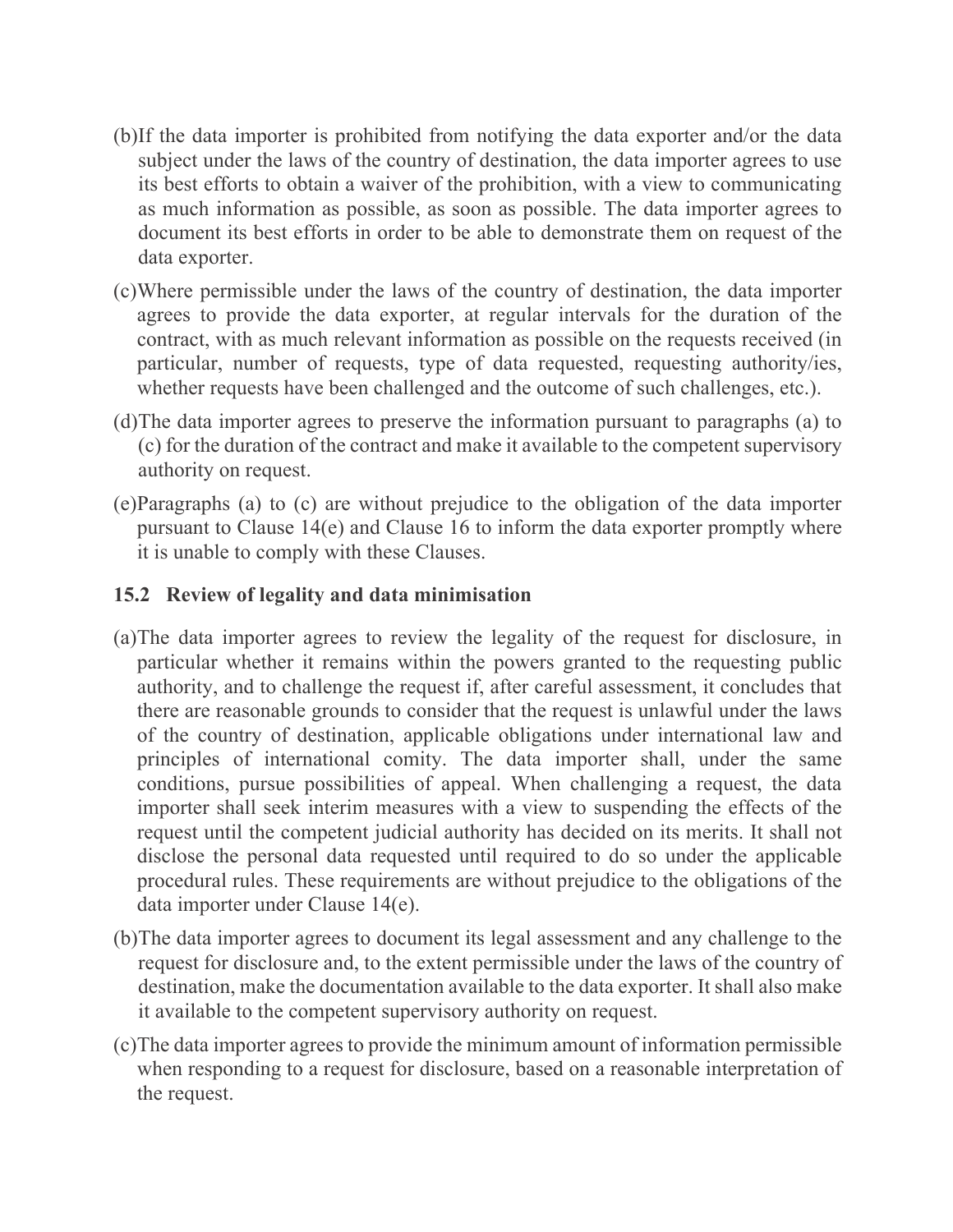## **SECTION IV – FINAL PROVISIONS**

### *Clause 16*

#### **Non-compliance with the Clauses and termination**

- (a)The data importer shall promptly inform the data exporter if it is unable to comply with these Clauses, for whatever reason.
- (b)In the event that the data importer is in breach of these Clauses or unable to comply with these Clauses, the data exporter shall suspend the transfer of personal data to the data importer until compliance is again ensured or the contract is terminated. This is without prejudice to Clause 14(f).
- (c)The data exporter shall be entitled to terminate the contract, insofar as it concerns the processing of personal data under these Clauses, where:
	- (i)the data exporter has suspended the transfer of personal data to the data importer pursuant to paragraph (b) and compliance with these Clauses is not restored within a reasonable time and in any event within one month of suspension;
	- (ii) the data importer is in substantial or persistent breach of these Clauses; or
	- (iii)the data importer fails to comply with a binding decision of a competent court or supervisory authority regarding its obligations under these Clauses.

In these cases, it shall inform the competent supervisory authority of such noncompliance. Where the contract involves more than two Parties, the data exporter may exercise this right to termination only with respect to the relevant Party, unless the Parties have agreed otherwise.

- (d)Personal data that has been transferred prior to the termination of the contract pursuant to paragraph (c) shall at the choice of the data exporter immediately be returned to the data exporter or deleted in its entirety. The same shall apply to any copies of the data. The data importer shall certify the deletion of the data to the data exporter. Until the data is deleted or returned, the data importer shall continue to ensure compliance with these Clauses. In case of local laws applicable to the data importer that prohibit the return or deletion of the transferred personal data, the data importer warrants that it will continue to ensure compliance with these Clauses and will only process the data to the extent and for as long as required under that local law.
- (e)Either Party may revoke its agreement to be bound by these Clauses where (i) the European Commission adopts a decision pursuant to Article 45(3) of Regulation (EU) 2016/679 that covers the transfer of personal data to which these Clauses apply; or (ii) Regulation (EU) 2016/679 becomes part of the legal framework of the country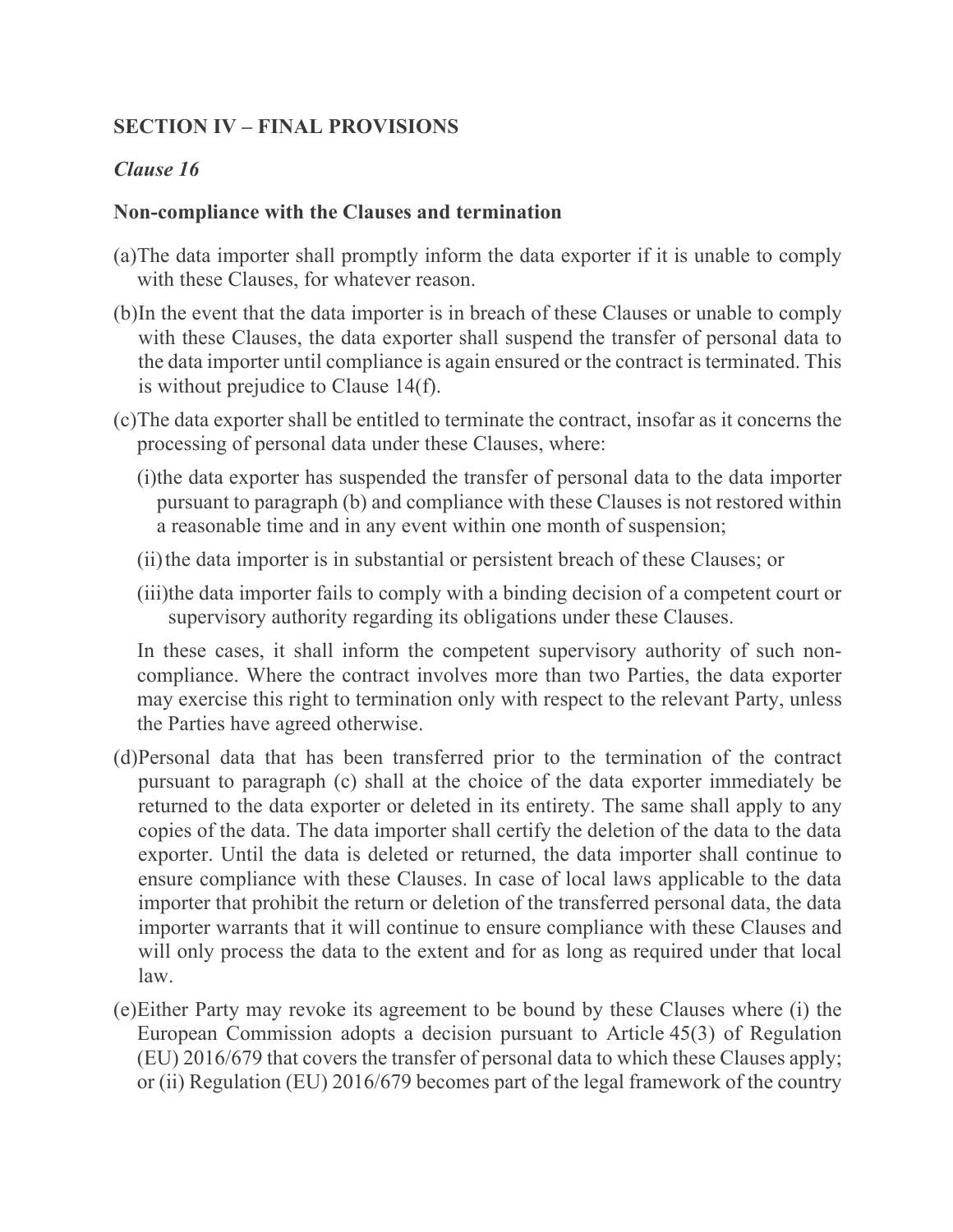to which the personal data is transferred. This is without prejudice to other obligations applying to the processing in question under Regulation (EU) 2016/679.

### *Clause 17*

#### **Governing law**

These Clauses shall be governed by the law of the EU Member State in which the data exporter is established. Where such law does not allow for third-party beneficiary rights, they shall be governed by the law of another EU Member State that does allow for third-party beneficiary rights. The Parties agree that this shall be the law of (*specify Member State*).]

### *Clause 18*

### **Choice of forum and jurisdiction**

- a)Any dispute arising from these Clauses shall be resolved by the courts of an EU Member State.
- (b)The Parties agree that those shall be the courts of \_\_\_\_\_ (*specify Member State*).
- (c)A data subject may also bring legal proceedings against the data exporter and/or data importer before the courts of the Member State in which he/she has his/her habitual residence.
- (d) The Parties agree to submit themselves to the jurisdiction of such courts.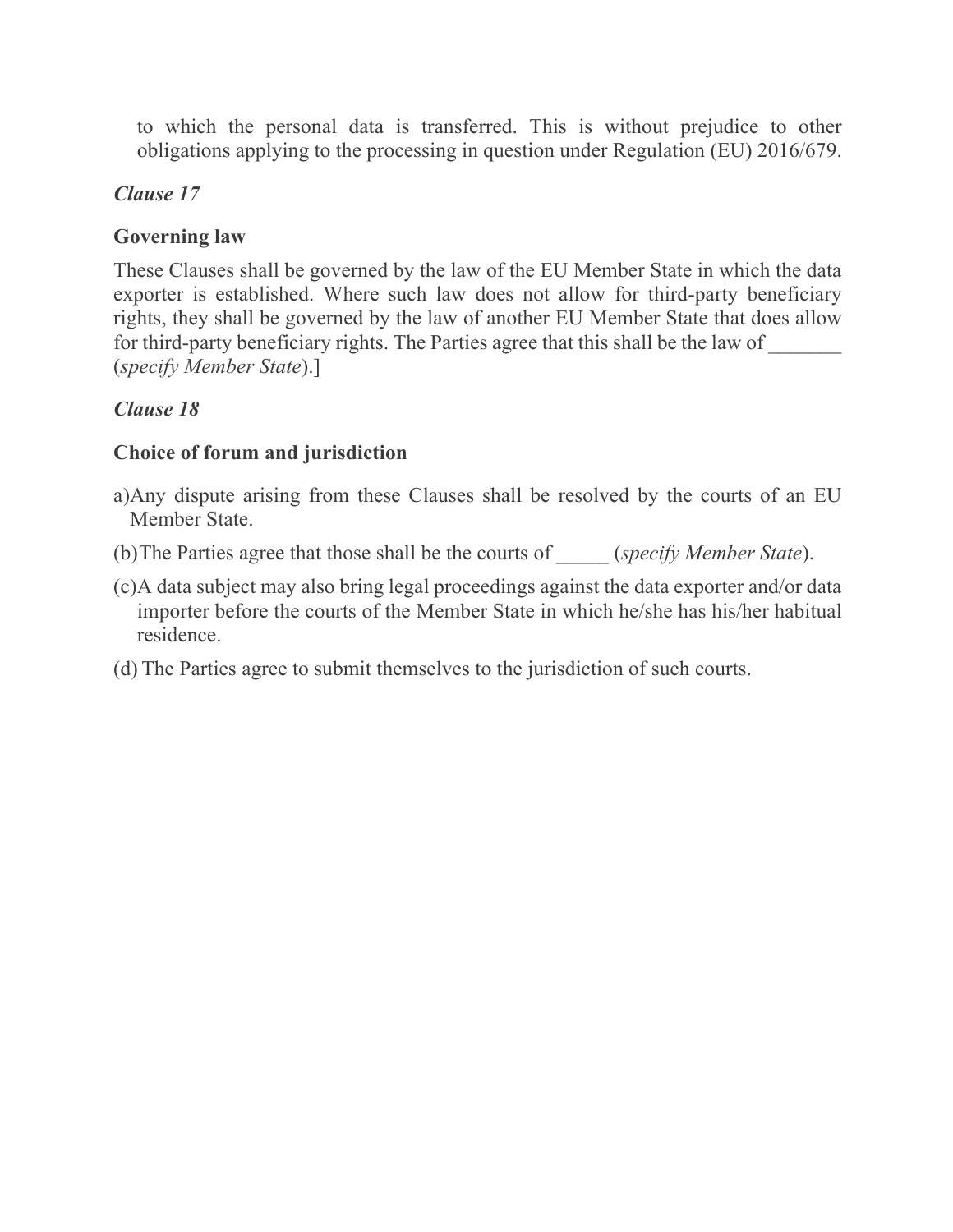## **ANNEX I**

## **A. LIST OF PARTIES**

**Data exporter(s):** [*Identity and contact details of the data exporter(s) and, where applicable, of its/their data protection officer and/or representative in the European Union]*

1. Name: …

Address: …

Contact person's name, position and contact details: …

Activities relevant to the data transferred under these Clauses: …

Signature and date: …

Role (controller/processor): …

 $2.$   $\cdots$ 

**Data importer(s):** [*Identity and contact details of the data importer(s), including any contact person with responsibility for data protection]*

1. Name: …

Address: …

Contact person's name, position and contact details: …

Activities relevant to the data transferred under these Clauses: …

Signature and date: …

Role (controller/processor): …

 $2.$   $\cdots$ 

# **B. DESCRIPTION OF TRANSFER**

*Categories of data subjects whose personal data is transferred*

*…*

*Categories of personal data transferred*

*…*

*Sensitive data transferred (if applicable) and applied restrictions or safeguards that fully take into consideration the nature of the data and the risks involved, such as for instance strict purpose limitation, access restrictions (including access only for staff*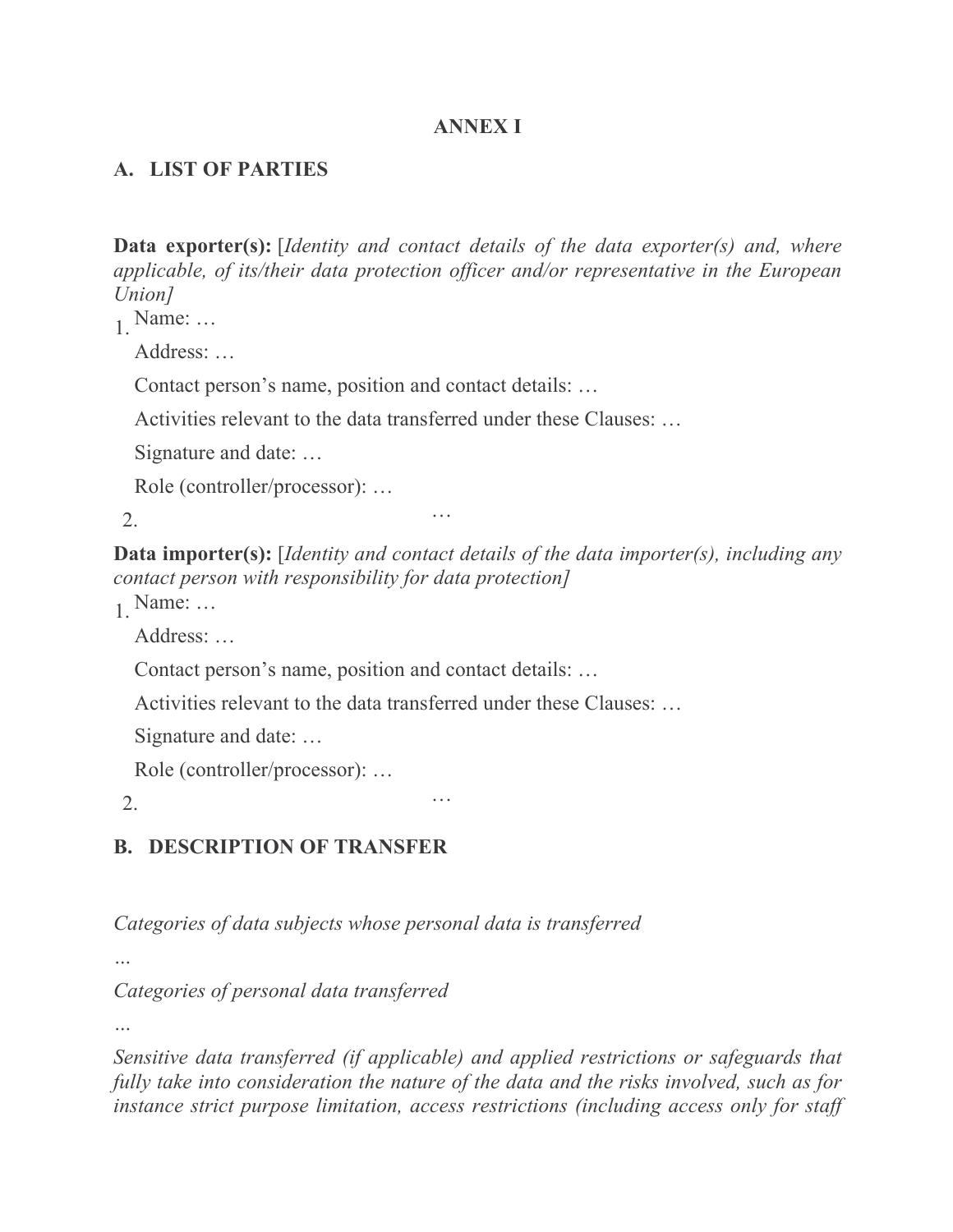*having followed specialised training), keeping a record of access to the data, restrictions for onward transfers or additional security measures.*

*…*

*The frequency of the transfer (e.g. whether the data is transferred on a one-off or continuous basis).*

*…*

*Nature of the processing*

*…*

*Purpose(s) of the data transfer and further processing*

*…*

*The period for which the personal data will be retained, or, if that is not possible, the criteria used to determine that period*

*…*

*For transfers to (sub-) processors, also specify subject matter, nature and duration of the processing*

*…*

# **C. COMPETENT SUPERVISORY AUTHORITY**

*Identify the competent supervisory authority/ies in accordance with Clause 13*

*…*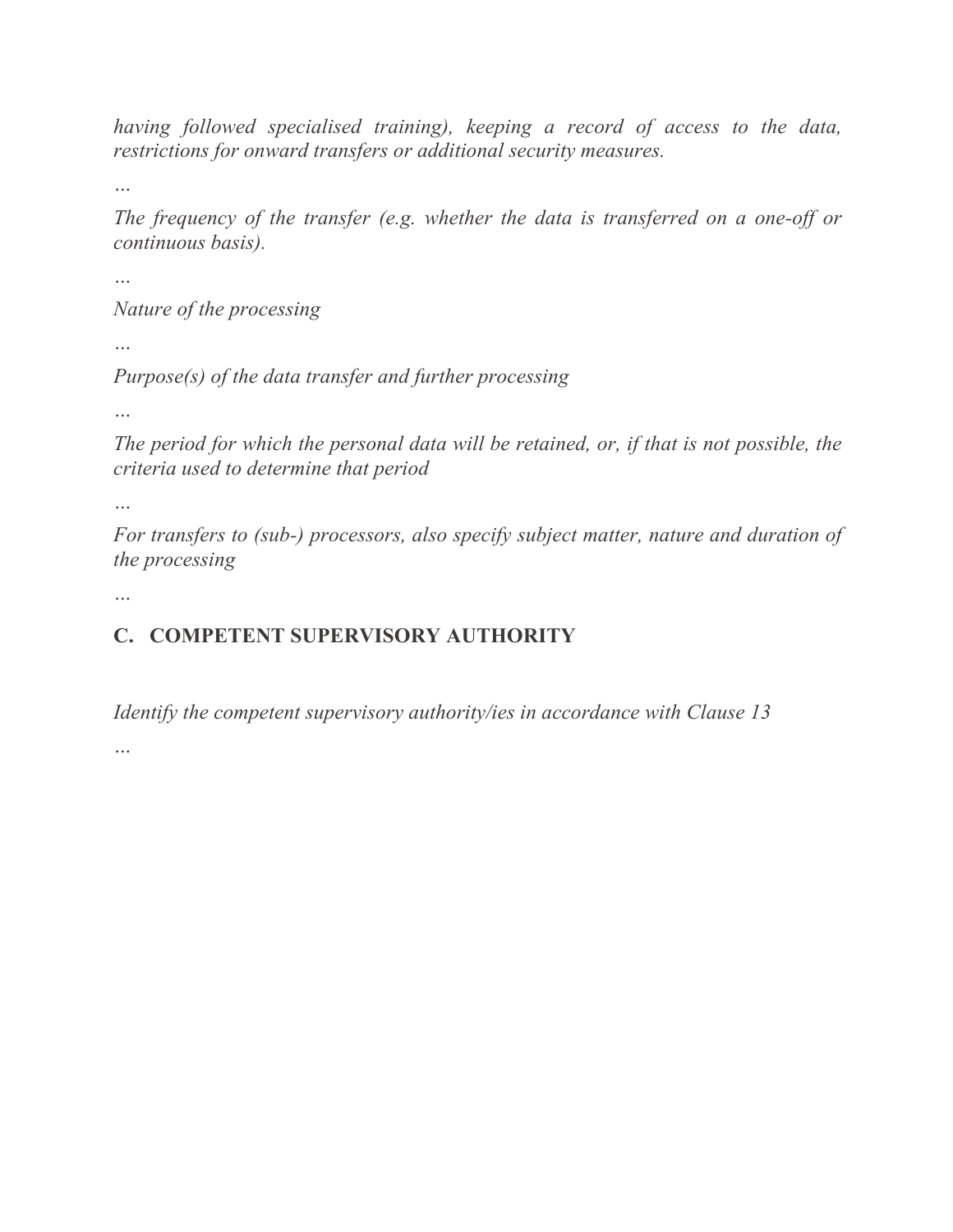#### **ANNEX II**

#### **TECHNICAL AND ORGANISATIONAL MEASURES INCLUDING TECHNICAL AND ORGANISATIONAL MEASURES TO ENSURE THE SECURITY OF THE DATA**

#### XPLANATORY NOTE:

The technical and organisational measures must be described in specific (and not generic) terms. See also the general comment on the first page of the Appendix, in particular on the need to clearly indicate which measures apply to each transfer/set of transfers. Patsnap technical and organisational measures are also defined in Exhibit B.

*Description of the technical and organisational measures implemented by the data importer(s) (including any relevant certifications) to ensure an appropriate level of security, taking into account the nature, scope, context and purpose of the processing, and the risks for the rights and freedoms of natural persons.*

*[Examples of possible measures:*

*Measures of pseudonymisation and encryption of personal data*

*Measures for ensuring ongoing confidentiality, integrity, availability and resilience of processing systems and services*

*Measures for ensuring the ability to restore the availability and access to personal data in a timely manner in the event of a physical or technical incident*

*Processes for regularly testing, assessing and evaluating the effectiveness of technical and organisational measures in order to ensure the security of the processing*

*Measures for user identification and authorisation*

*Measures for the protection of data during transmission*

*Measures for the protection of data during storage*

*Measures for ensuring physical security of locations at which personal data are processed*

*Measures for ensuring events logging*

*Measures for ensuring system configuration, including default configuration*

*Measures for internal IT and IT security governance and management*

*Measures for certification/assurance of processes and products*

*Measures for ensuring data minimisation*

*Measures for ensuring data quality*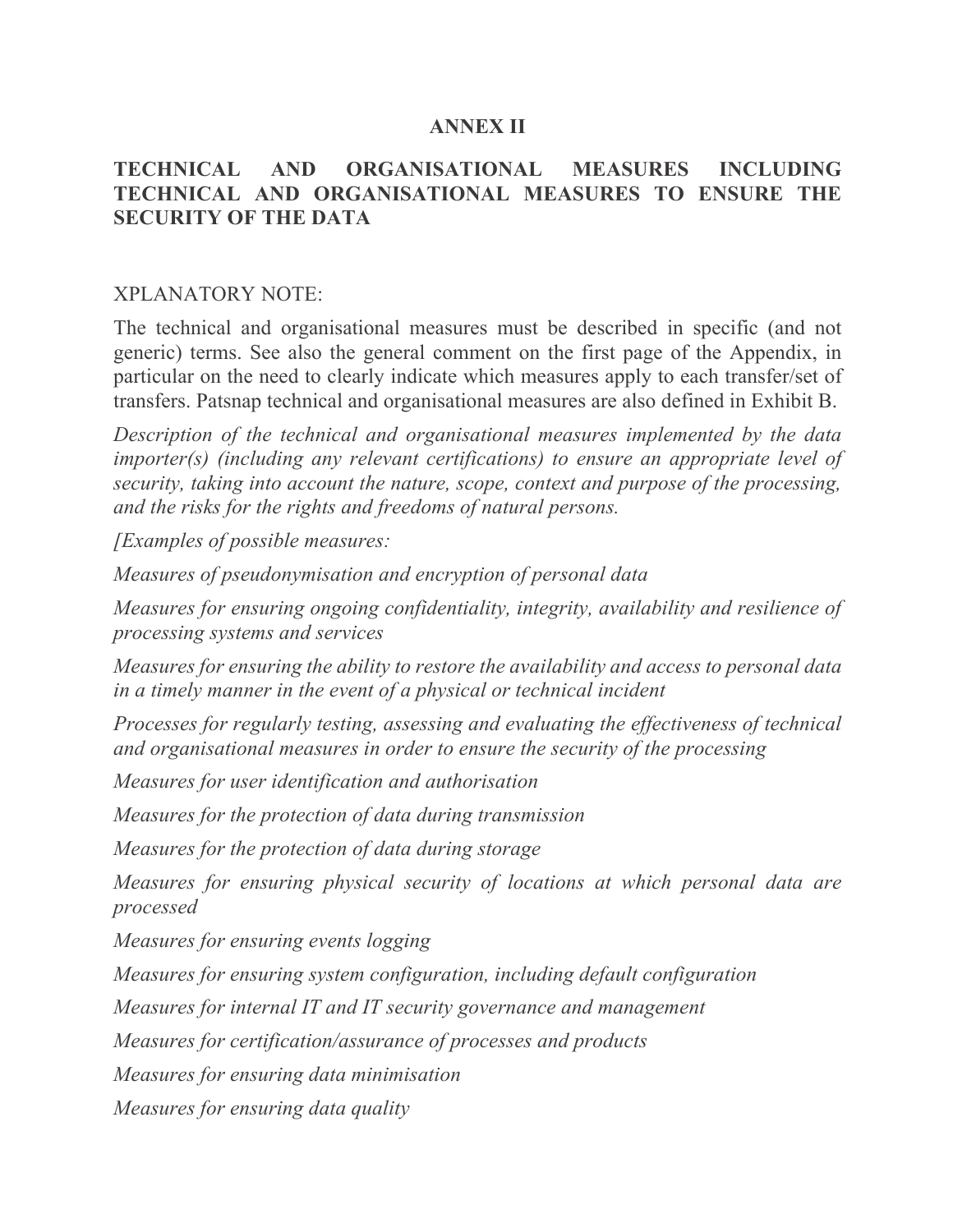*Measures for ensuring limited data retention*

*Measures for ensuring accountability*

*Measures for allowing data portability and ensuring erasure]*

*For transfers to (sub-) processors, also describe the specific technical and organisational measures to be taken by the (sub-) processor to be able to provide assistance to the controller and, for transfers from a processor to a sub-processor, to the data exporter*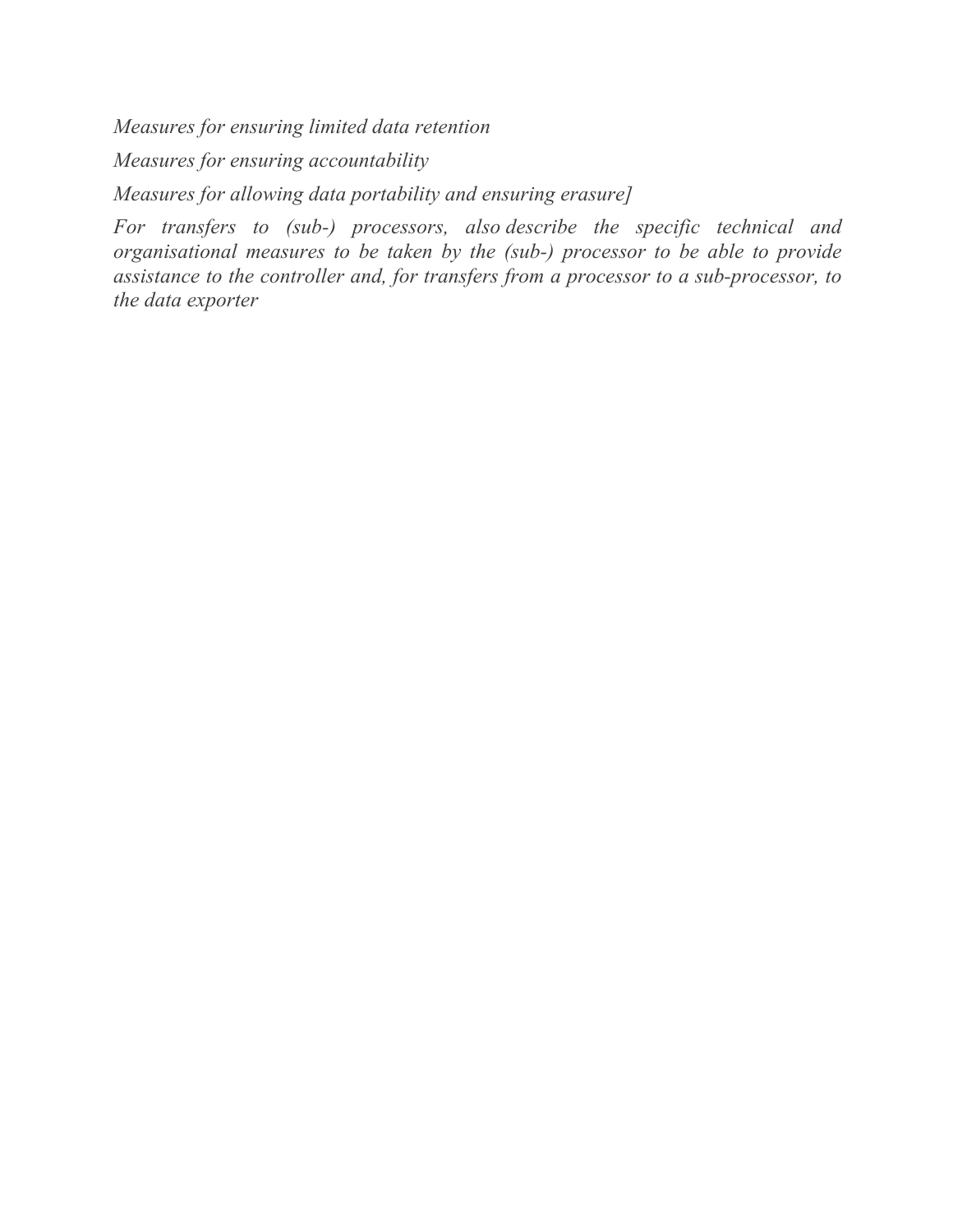### **ANNEX III**

#### **LIST OF SUB-PROCESSORS**

#### EXPLANATORY NOTE:

This Annex must be completed in case of the specific authorisation of sub-processors (Clause 9(a), Option 1).

The controller has authorised the use of the following sub-processors:

1.Name: …

Address: …

Contact person's name, position and contact details: …

Description of processing (including a clear delimitation of responsibilities in case several sub-processors are authorised): …

 $2.$   $\cdots$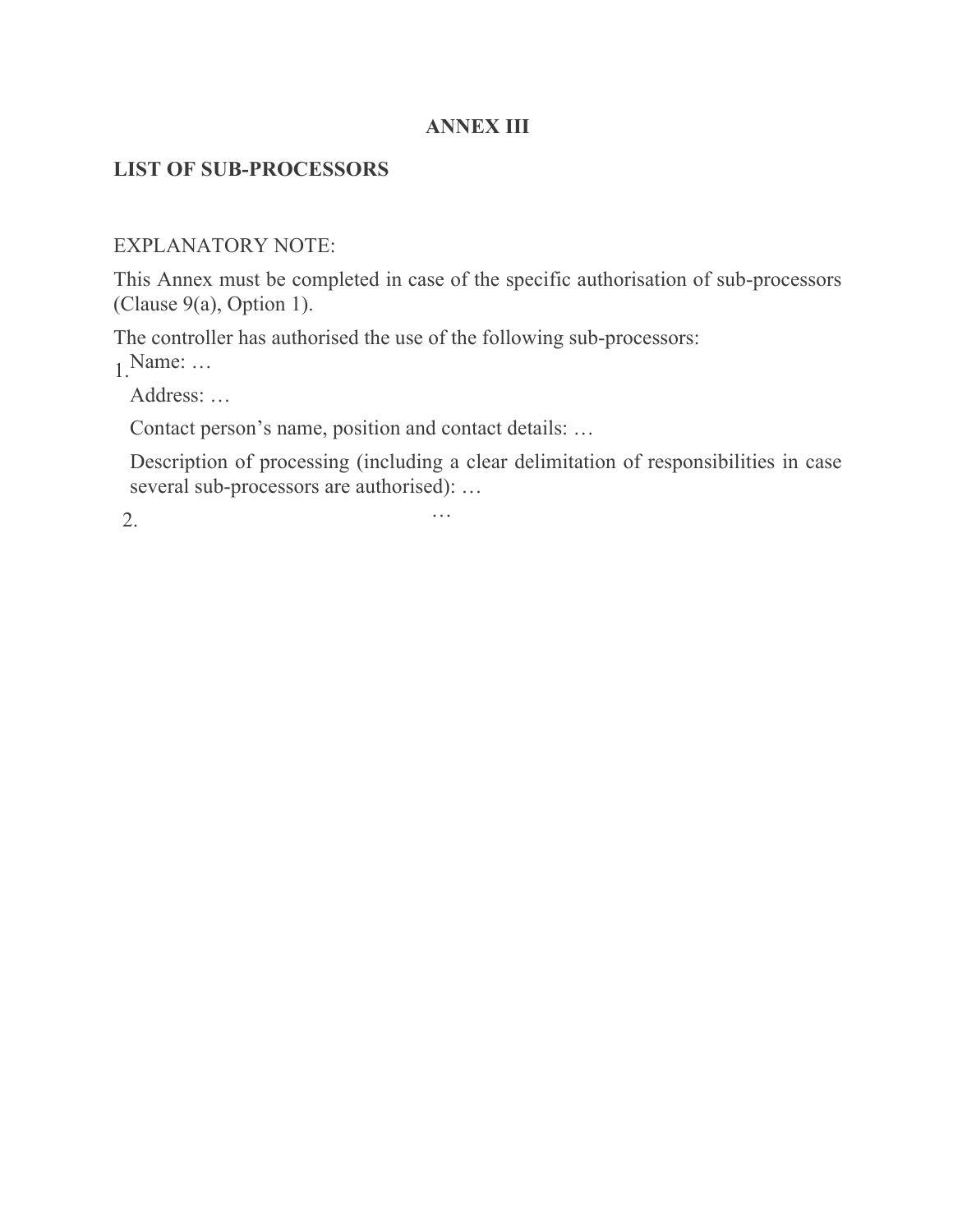## **Exhibit B PatSnapTechnical and Organizational Measures**

### 1. INTRODUCTION

This Technical and Organizational Data Security Measures document articulates the technical and organizational security measures implemented by PatSnap in support of its Security Framework.

### 2. ACCESS CONTROL

# 2.1 ACCESS CONTROL OF PROCESSING AREAS (PHYSICAL)

Web applications, communications and database servers of PatSnap are located in secure data centers. PatSnap has implemented suitable measures in order to prevent unauthorized persons from gaining access to the data processing equipment (telephones, database, application servers and related hardware) where Personal Data are processed or used, which includes the following:

- Establishing security areas.
- Protection and restriction of access paths.
- Securing the data processing equipment and personal computers.
- Establishing access authorizations for employees and third parties, including the respective documentation.
- Regulations and restrictions on card keys and fobs.
- Restricting physical access to the servers by using locked doors and separate cages within co-location facilities.
- Access to the data center where Personal Data are hosted is logged, monitored and tracked via electronic and CCTV video surveillance by security personnel.
- Data centers, where Personal Data may be hosted, are protected by security alarm systems and other appropriate security measures, such as user-related authentication procedures, including biometric authentication procedures (e. g. hand geometry) and/or electronic identity cards with users' photographs.

#### 2.2 ACCESS CONTROL TO DATA PROCESSING SYSTEMS (LOGICAL)

PatSnap has implemented suitable measures to prevent its data processing systems from being used by unauthorized persons, which includes the following:

- Establishing the identification of the connected device to and/or the users of the PatSnap systems.
- Automatic session time-out when an admin user connection is left idle, which implies that identification and password are required to reopen.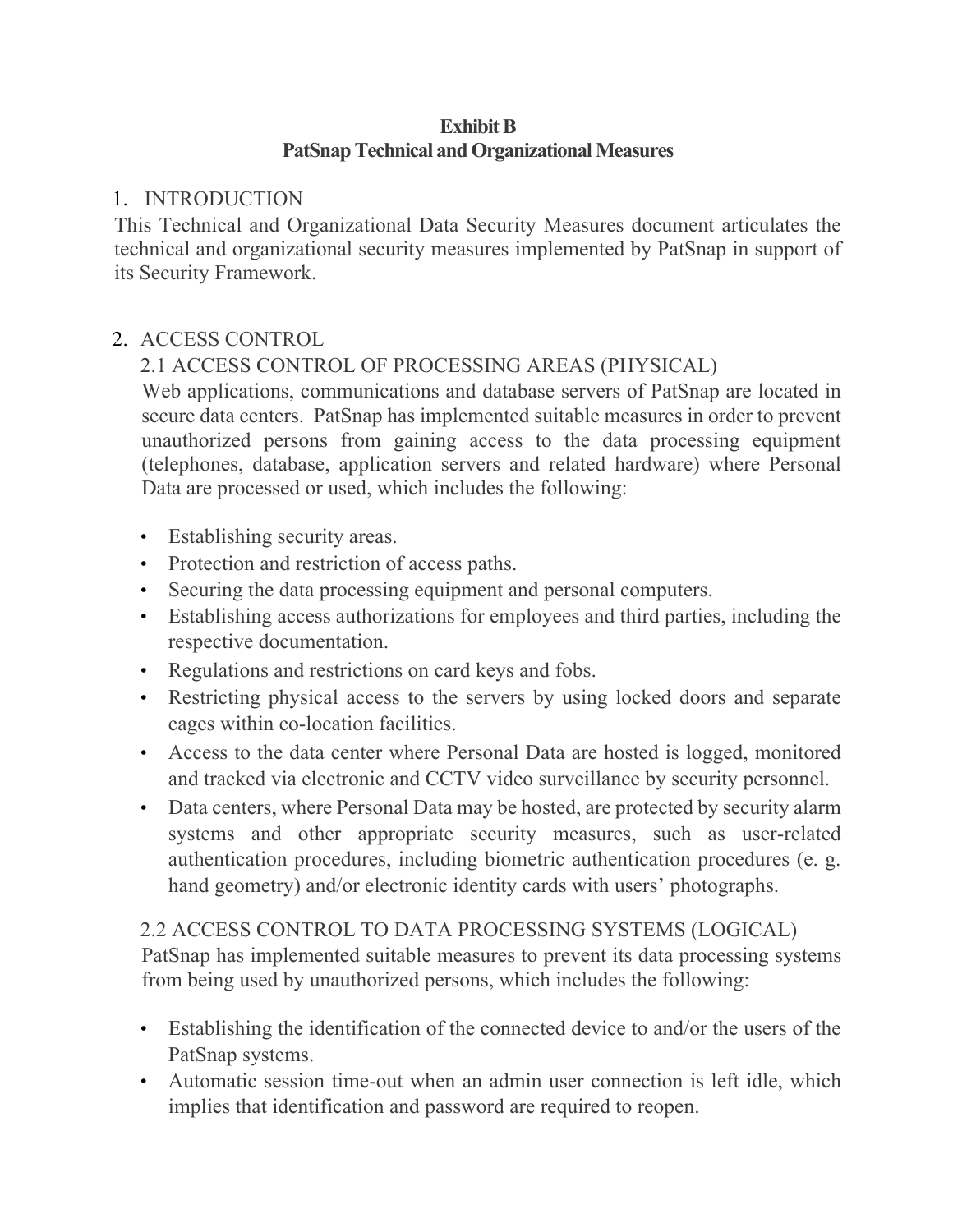- Automatic lock out of the admin user ID when several erroneous passwords are entered.
- Events are logged and logs are reviewed on a regular basis.
- Utilizing firewall, router and VPN-based access controls to protect the private service networks and back-end servers.
- Continuously monitoring infrastructure security.
- Regularly examining security risks by internal employees and third party auditors.
- Role-based access control implemented in a manner consistent with the principle of least privilege.
- Remote access to PatSnap's hosted network infrastructure is secured using twofactor authentication.
- Access to host servers, applications, databases, routers, switches, etc. is logged.
- Access and account management requests must be submitted through internal approval systems.
- Access must be approved by an appropriate approving authority. In most cases, the approval for a request requires two approvals at minimum: the employee's manager and the role approver or "owner" for the particular system or internal application.
- Passwords must adhere to the PatSnap password policy, which includes minimum length requirements, enforcing complexity and regular periodic resets.

PatSnap maintains Intrusion Prevention Systems (IPS), Intrusion Detection Systems (IDS) and Security Incident and Event Management (SIEM) systems.

## 2.3 ACCESS CONTROL TO USE SPECIFIC AREAS OF DATA PROCESSING **SYSTEMS**

Persons entitled to use the data processing system are only able to access Personal Data within the scope and to the extent covered by their respective access permission (authorization), and that Personal Data cannot be read, copied, modified or removed without authorization.

- Employee policies and training with respect to each employee's access rights to Personal Data.
- PatSnap users have unique login credentials and role-based access control are used to restrict access to particular functions.
- Effective and measured disciplinary action against individuals who access Personal Data without authorization.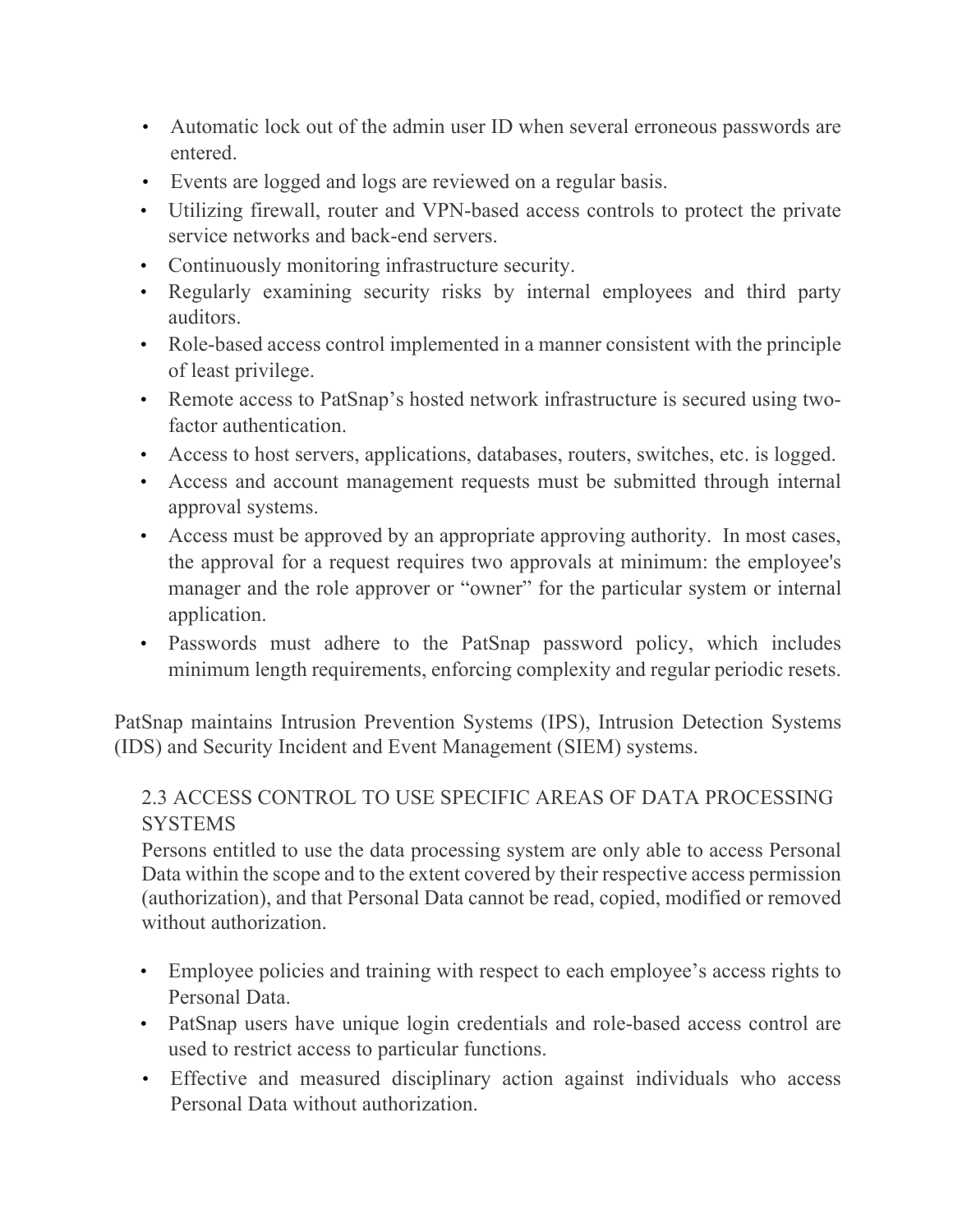- Controlling access to account data and customer Personal Data via role-based access controls (RBAC) in compliance with the security principle of "least privilege".
- Internal segmentation and logical isolation of PatSnap's employees to enforce least privilege access policies.
- Authorization of access rights by system owner as well as monitoring and logging.
- Ongoing review of accounts and privileges (typically every 2-4 months depending on the particular system and sensitivity of data to which it provides access).
- Controlled and documented destruction of data.
- Developers have access to fictitious test data.

# 3. AVAILABILITY CONTROL

PatSnap has implemented suitable measures to ensure that Personal Data is protected from accidental destruction or loss.

- Global and redundant service infrastructure that is set up with full disaster recovery sites.
- Constantly evaluating data centers and Internet Service Providers (ISPs) to optimize performance for its customers in regards to bandwidth, latency and disaster recovery isolation.
- Situating data centers in secure co-location facilities that are ISP carrier-neutral and provide physical security, redundant power and infrastructure redundancy.
- Service level agreements from data center providers and ISPs to ensure high levels of availability.
- PatSnap maintains full capacity disaster recovery (DR) sites and annually tests its DR plan.

# 4. TRANSMISSION CONTROL

PatSnap has implemented suitable measures to prevent Personal Data from being read, copied, altered or deleted by unauthorized parties during the transmission thereof or during the transport of the data media.

• Use of adequate firewall and encryption technologies to protect the gateways and pipelines through which the data travels.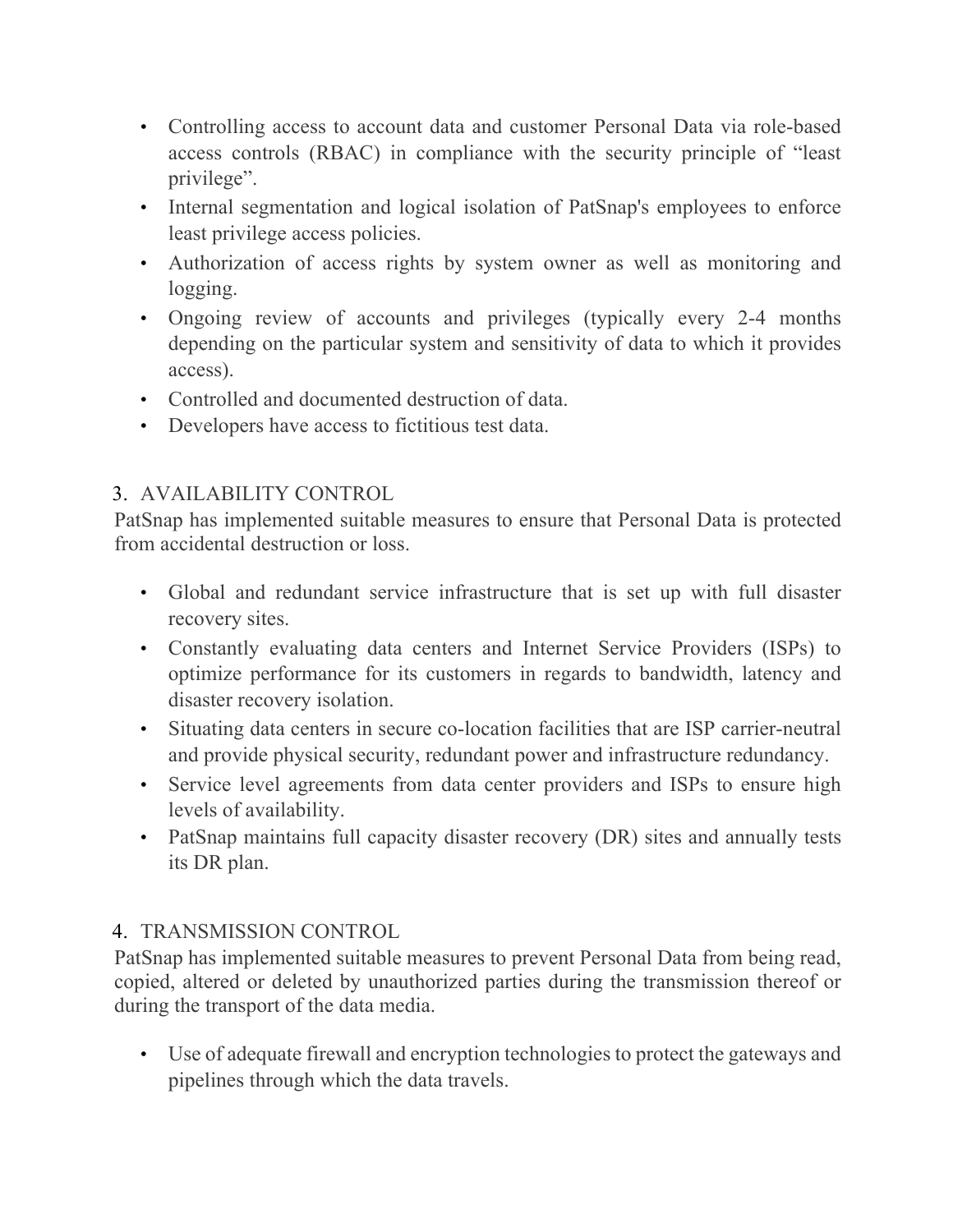- Sensitive Personal Data is encrypted during transmission using up-to-date versions of TLS and/or other security protocols (HTTPS) using strong encryption algorithms and keys.
- End-to-end encryption of screen sharing for remote access, support and real-time communication.
- Use of integrity checks to monitor the completeness and correctness of the transfer of data (e.g. SFTP).

# 5. INPUT CONTROL

PatSnap has implemented suitable measures to ensure that it is possible to check and establish whether and by whom Personal Data have been input into data processing systems or removed.

- Authentication of the authorized personnel.
- Segregation and protection of all stored Personal Data via database schemas, logical access controls and/or encryption.
- Utilization of user identification credentials.
- Physical security of data processing facilities.
- Session time outs.

### 6. SEPERATION OF PROCESSING FOR DIFFERENT PURPOSES

PatSnap has implemented suitable measures to ensure that Personal Data collected for different purposes can be processed separately. Personal data are permitted to be used only for the purpose for which they were originally collected.

### 7. DOCUMENTATION

PatSnap keeps documentation of technical and organizational measures in case of audits and for the conservation of evidence. PatSnap takes reasonable steps to ensure that persons employed by it and other persons at the place of work are aware of and comply with the technical and organizational measures set forth in this document. PatSnap, at its election, may make non-confidential portions of audit reports available to customers to verify compliance with the technical and organizational measures undertaken in this document.

# 8. MONITORING

PatSnap does not access Customer Personal Data, except to provide services to the Customer which PatSnap is obligated to perform in support of the Customer experience